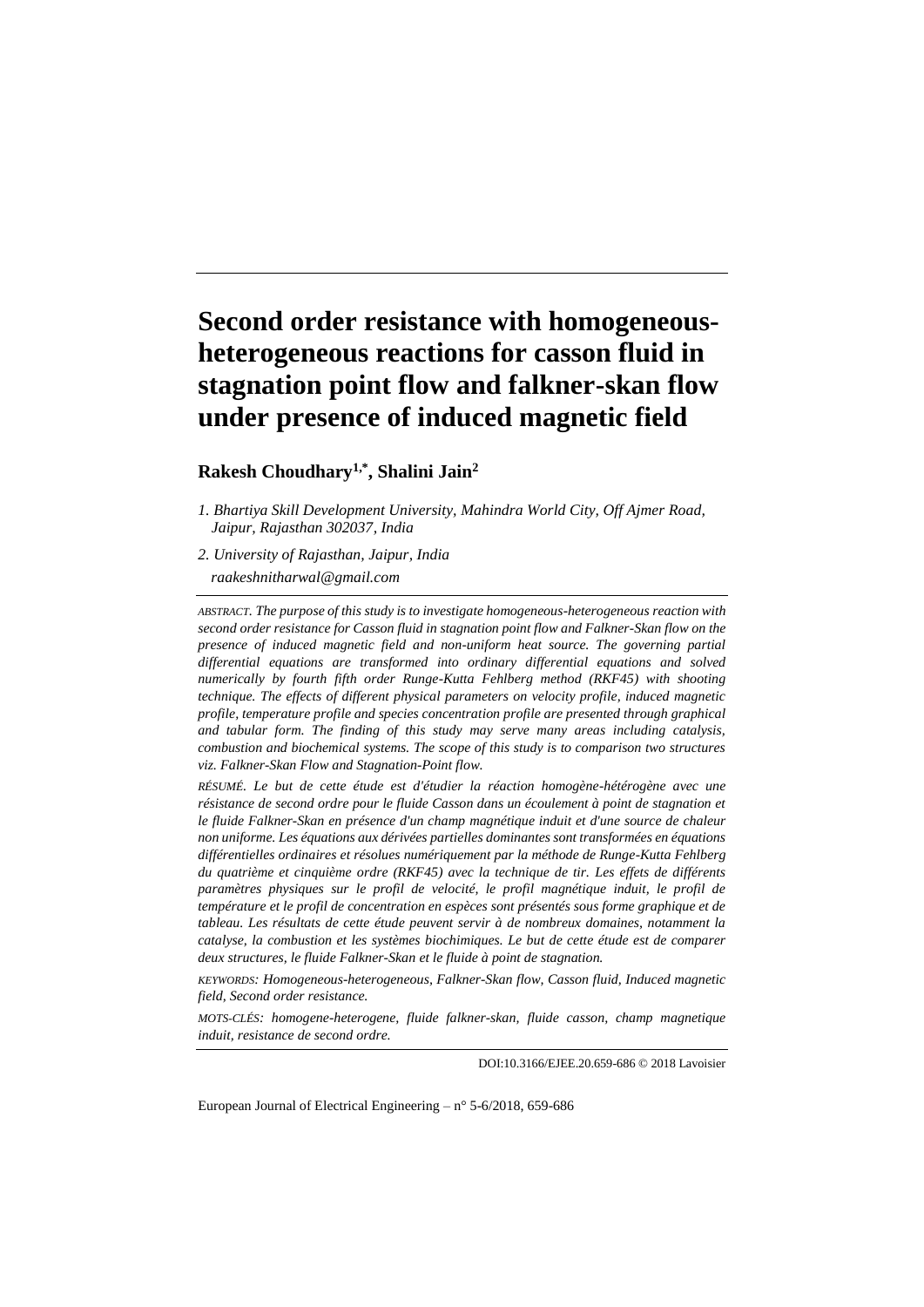#### **1. Introduction**

Researchers and scientists have been still attracted towards the investigation of flow behavior in the neighborhoods of stagnation point due to its wide applications in the engineering, industrial processes and natural phenomena. Stagnation point occurs in the various flow models including two-dimensional, three-dimensional, symmetric, asymmetric, inviscid, viscous steady, unsteady, forward, reverse, normal or oblique, homogeneous, immiscible fluids, etc. The flow over the rockets, tips of submarines, oil ships and aircrafts are the application of stagnation point flow. Several exact solutions of the non-linear NS equations have been found by considering different geometries Chiam (1994). Stagnation-point flow over a stretching plate was studied by Chiam (1994). Wang (2008) presented the solution of stagnation-point flow near the shrinking sheet. He solved the partial governing equation with the help of suitable transformations. Ishak *et al.* (2009) discussed MHD boundary layer stagnation-point flow past a stretching sheet and presented the results through graphs and tables. Chauhan *et al.* (2011; 2011) analyzed heat transfer effects of MHD boundary layer flow over a stretching sheet and plate, respectively. Recently, Bayat *et al.* (2017) studied the case of three-dimensional Navier-Stokes equations in the presence of stagnation point flow over the rotating vertical cylinder.

The flow past a wedge has been broadly studied by several researchers due to its applications in heat exchangers, geothermal systems, aerodynamics etc. Furthermore, the flow over a wedge is important due to the fact that each and every value of the wedge angle produces a diverse pressure profile, thereby contribution insight into boundary layer behavior in number of situations. Many researchers explored, expanded features of such problems and few studied regarding boundary layer flow over a wedge. Falkner and Skan (1931) gave the exact solutions for the boundary layer flow over a wedge. After that, this type of the flow was renamed as "Falkner-Skan" flow in the memory of Fankner and Skan. Several authors such as Rajagopal *et al.* (1983) Lin *et al.* (1987), Ganapathirao *et al.* (2015) Kasmani *et al.* (2016) and Khan *et al.* (2017) were investigated the boundary layer phenomenon towards a wedge in the presence of pertinent parameters.

MHD is the study of motion of electrically conducting fluid in the existence of magnetic field. The mathematical models having induced magnetic field have a wide industrial application such as in liquid-metals, fiber or granular insulation, electrolytes, ionized gases and geothermal systems. The influence of a magnetic field with the induced magnetic field in the boundary layer flow were considered by some authors such as Raptis and Perdikis (1984) examined the behavior of free convection in the existence of magnetic field with different parameter. They investigated, the study of motion of electrical conduction fluid with magnetic field. Ishak *et al.* (2009) investigated the effects of MHD boundary layer on a moving wedge. Ali *et al.* (2012) presented the effects of MHD over a stretching sheet in the presence of the induced magnetic field with radiation. They observed that the viscous dissipation may cause thermal reversal near the surface which is sustained by the stretching parameter of the sheet when higher than unity and the Prandtl number as well. Ali *et al.* (2011), Jafar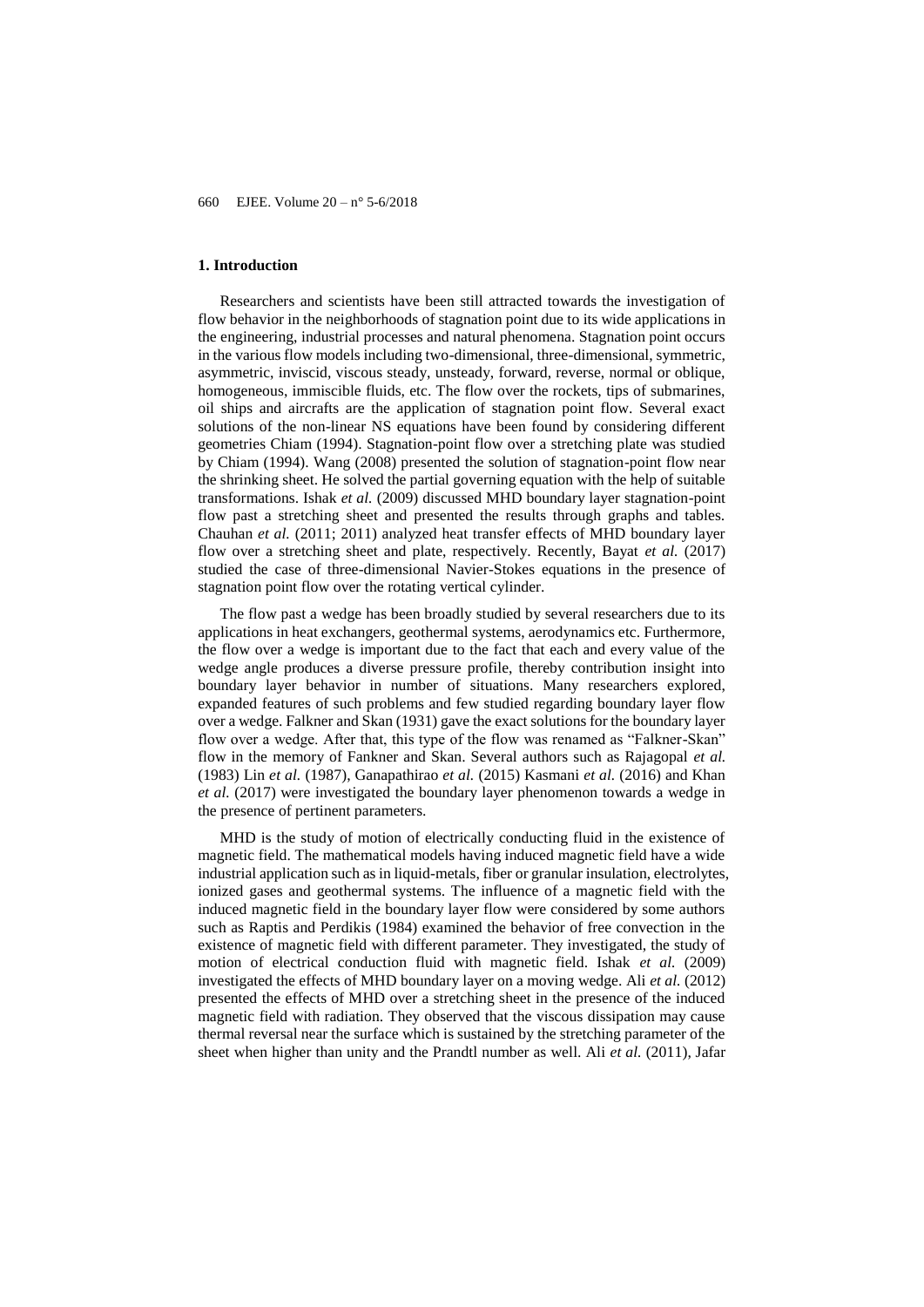*et al.* (2013), Jain and Choudhary (2015), El-Dabe *et al.* (2015), Jain and Bohra (2016), Gireesha *et al.* (2016) and Srinivasacharya and Shafeeurrahman (2017) have been studied the MHD phenomenon with different geometries in the existence of various parameters.

The role of Non-Newtonian fluids in boundary layer flow, such as Casson fluid is most useful in many areas, for example petroleum drilling, polymer processing industries and many more. Casson fluid is one of the supreme fluid which presents the yield stress effects. This fluid is considered as a shear thinning liquid which has zero viscosity at an infinite rate of shear (1959). In similar words, this type of fluid's behavior changes with shear stress. Casson boundary layer fluid flow towards a stretching sheet for the unsteady case investigated by Mukhopadhyay *et al.* (2013). Heat transfer effects of Casson fluid in boundary layer flow with radiative conditions were analyzed by Pramanik (2014). Raju *et al.* (2017) scrutinized the magnetohydrodynamics effects for Casson fluid towards a moving geometry with heat source/sink.

Many chemically reacting systems has contained homogeneous and heterogeneous reactions. These types of reaction have many applications including catalysis, combustion and biochemical systems. The interface between the homogeneous reactions in bulk of the fluid and heterogeneous reactions taking place on some catalytic surfaces is commonly very difficult, which is incorporated in the generation and consumption of reactant species at different rates both within the fluid and on the catalytic surfaces. Initially, Chaudhary and Merkin (1995) and Merkin (1996) gave a model for homogeneous-heterogeneous reactions in the boundary layer flow near the surface. In this case a simple model for homogeneous-heterogeneous reactions in stagnation-point boundary-layer flow is created in which the homogeneous (bulk) reaction is supposed to be given by isothermal cubic auto catalator kinetics and the heterogeneous (surface) reaction by first order kinetics. Abbas *et al.* (2015) investigated the effects of homogeneous-heterogeneous reactions over a shrinking/stretching sheet in the presence of MHD. Further, Animasaum *et al.* (2016) and Khan *et al.* (2017) also studied the homogeneous-heterogeneous reactions for various geometries.

In addition, no studied have been done before for the comparative study of Stagnation-point flow and Falkner-Skan flow of Casson boundary layer fluid flow with the effects of homogeneous-heterogeneous reaction in the presence of the induced magnetic field, first and second order resistance due to inertia force and nonuniform heat source. Using the applicable transformation, the boundary layer equations are reduced into non-linear ordinary differential equations and results are shown through the graphical representations and tabular form.

#### **2. Mathematical formulation**

We consider a steady, laminar, two-dimensional boundary layer Casson fluid flow and hydromagnetic coupled heat transfer through porous media, over a moving plate and a moving wedge in the presence of variable induced magnetic field and non-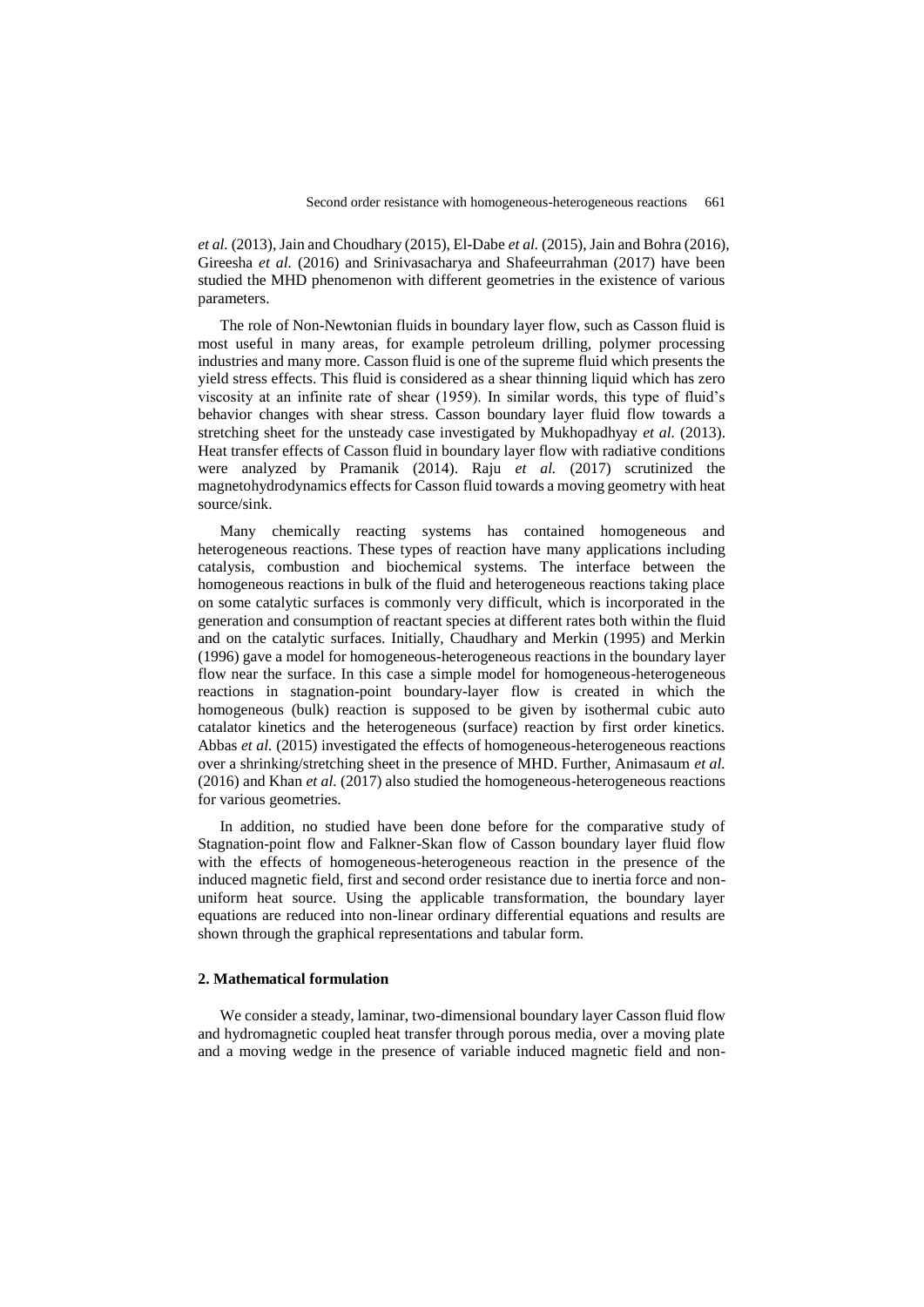uniform heat source. Effect of second order resistance and homogeneousheterogeneous reactions has also been discussed (figure 1). We assumed that the velocity and free stream velocity of the moving wedge are  $u_w(x) = U_w x^m$  and,  $u_e(x) =$  $U_{\infty} \chi^m$  respectively, where  $\lambda = \frac{2m}{m+1}$  $\frac{2m}{m+1} = \frac{\Omega}{\pi}$  $\frac{1}{\pi}$  is known as Hartree pressure gradient parameter, where  $\Omega$  is the total angle of moving wedge and *m* is a constant. In this study, we have studied both Stagnation-Point flow and Falkner-Skan flow that means flow over a plat when *m*=1 and over a wedge when *m*=0.5.



*Figure 1. (a) Stagnation-Point flow (m=1) and (b) Falkner-Skan Flow (m=0.5)*

Rheological model that defines Casson fluid is

$$
\tau_{ij} = \begin{cases} 2(\mu_B + p_y / \sqrt{2\pi})e_{ij}, \pi > \pi_c \\ 2(\mu_B + p_y / \sqrt{2\pi_c})e_{ij}, \pi < \pi_c \end{cases}
$$
(1)

where,  $\tau_{ij}$  is the component of the stress tensor,  $p_y$  is the yield stress of the fluid,  $\pi$  is the product of the component of the deformation rate with itself,  $\pi_c$  is a critical value of this product established on the non-Newtonian model and  $\mu_B$  is the plastic dynamic velocity of the non-Newtonian fluid.

We have taken model for the interaction between homogenous and a heterogeneous reaction for both wedge and plate, including two chemical species A and B in a boundary layer flow [follows Chaudhary and Merkin (1995) and Merkin (1995) given as:

The homogeneous reaction for cubic autocatalysis is given as:

$$
A + 2B \to 3B, \quad \text{rate} = k_c a b^2 \tag{2}
$$

First order isothermal reaction on the catalyst surface is given as: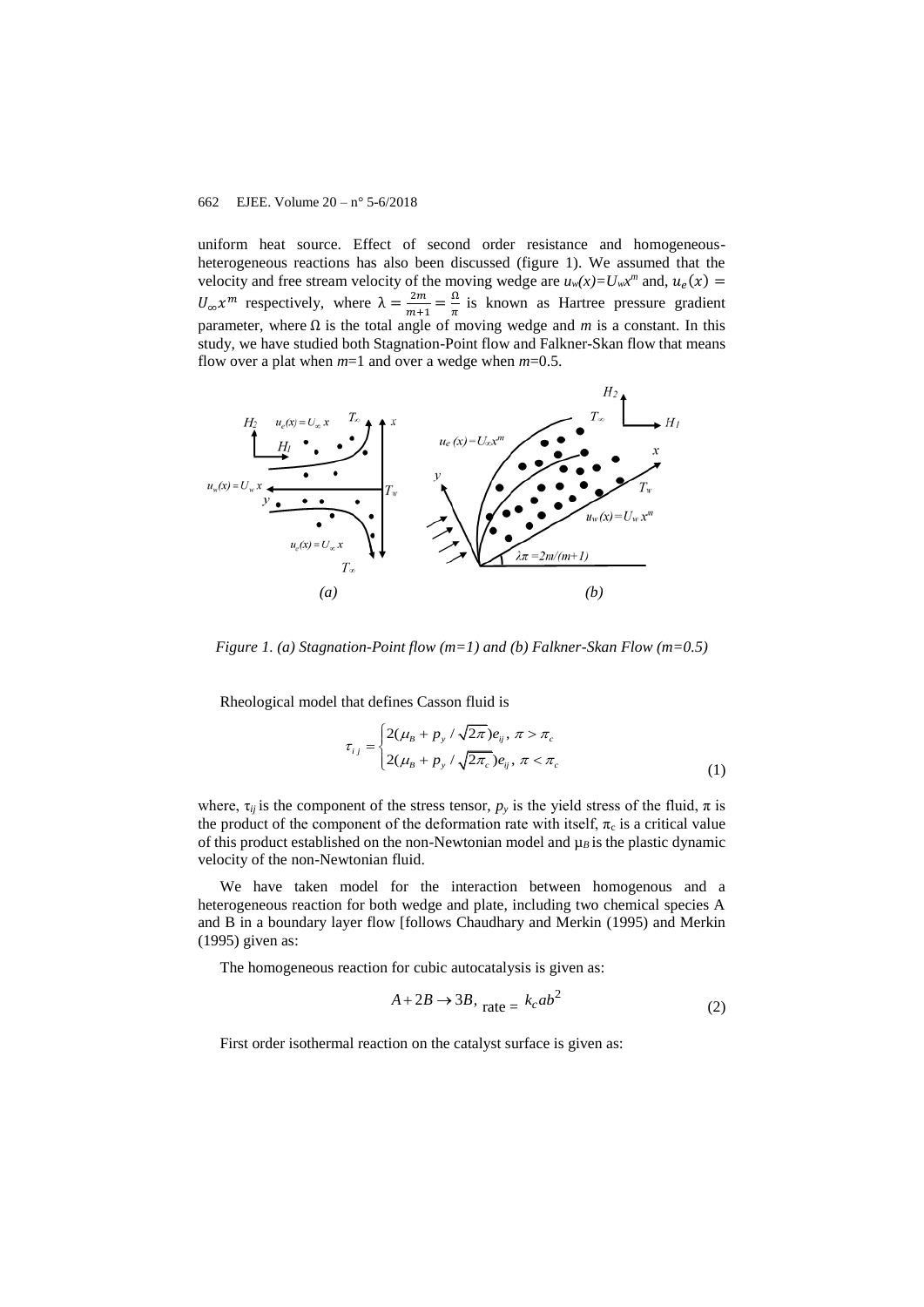$$
A \to B, \quad \text{rate} = \frac{k_s a}{}
$$

Where a and b are the concentration of the chemical species A and B, *k<sup>c</sup>* and *k<sup>s</sup>* are the rate constants. These equations confirm that both in the external flow as well as at the outer edge of the boundary layer, the reaction rate is zero. Also, it is assumed that the reaction process is isothermal. Here we take the Cartesian coordinators *x*-axis along with the surface of the wedge and the plate and *y*-axis is normal to it, correspondingly. We assume that  $(u, v)$  and  $(H_1, H_2)$  are the velocity and magnetic components along (*x, y*) directions, respectively.

According to above boundary layer assumptions, governing equations are [follows (Jain and Choudhary, 2015; Raptis and Perdikis, 1984)] given as:

$$
\frac{\partial u}{\partial x} + \frac{\partial v}{\partial y} = 0,\tag{3}
$$

$$
\frac{\partial H_1}{\partial x} + \frac{\partial H_2}{\partial y} = 0,\tag{4}
$$

(4)  
\n
$$
u \frac{\partial u}{\partial x} + v \frac{\partial u}{\partial y} = u_e \frac{du_e}{dx} + v \left( 1 + \frac{1}{\beta} \right) \frac{\partial^2 u}{\partial y^2} + \frac{\mu_0}{4\pi \rho} \left( H_1 \frac{\partial H_1}{\partial x} + H_2 \frac{\partial H_1}{\partial y} \right) - \frac{\mu_0}{4\pi \rho} H_e \frac{dH_e}{dx}
$$
\n
$$
- \frac{v}{k} (u - u_e) - F(u^2 - u_e^2),
$$
\n(5)

$$
u\frac{\partial H_1}{\partial x} + v\frac{\partial H_1}{\partial y} - H_1\frac{\partial u}{\partial x} - H_2\frac{\partial u}{\partial y} = \mu_e \frac{\partial^2 H_1}{\partial y^2},
$$
(6)

$$
u\frac{\partial T}{\partial x} + v\frac{\partial T}{\partial y} = \alpha \frac{\partial^2 T}{\partial y^2} + \frac{q'''}{\rho C_p},
$$
\n(7)

$$
u\frac{\partial a}{\partial x} + v\frac{\partial a}{\partial y} = D_A \frac{\partial^2 a}{\partial y^2} - k_c ab^2,
$$
\n(8)

$$
u\frac{\partial b}{\partial x} + v\frac{\partial b}{\partial y} = D_B \frac{\partial^2 b}{\partial y^2} + k_c ab^2
$$
\n(9)

Subject to the boundary conditions:  
\n
$$
u = u_w(x) = U_w x^m
$$
,  $v = 0$ ,  $H_1 = H_2 = 0$ ,  $T = T_w$ ,  $D_A \frac{\partial a}{\partial y} = k_s a$ ,  $D_B \frac{\partial b}{\partial y} = -k_s a$  at  $y = 0$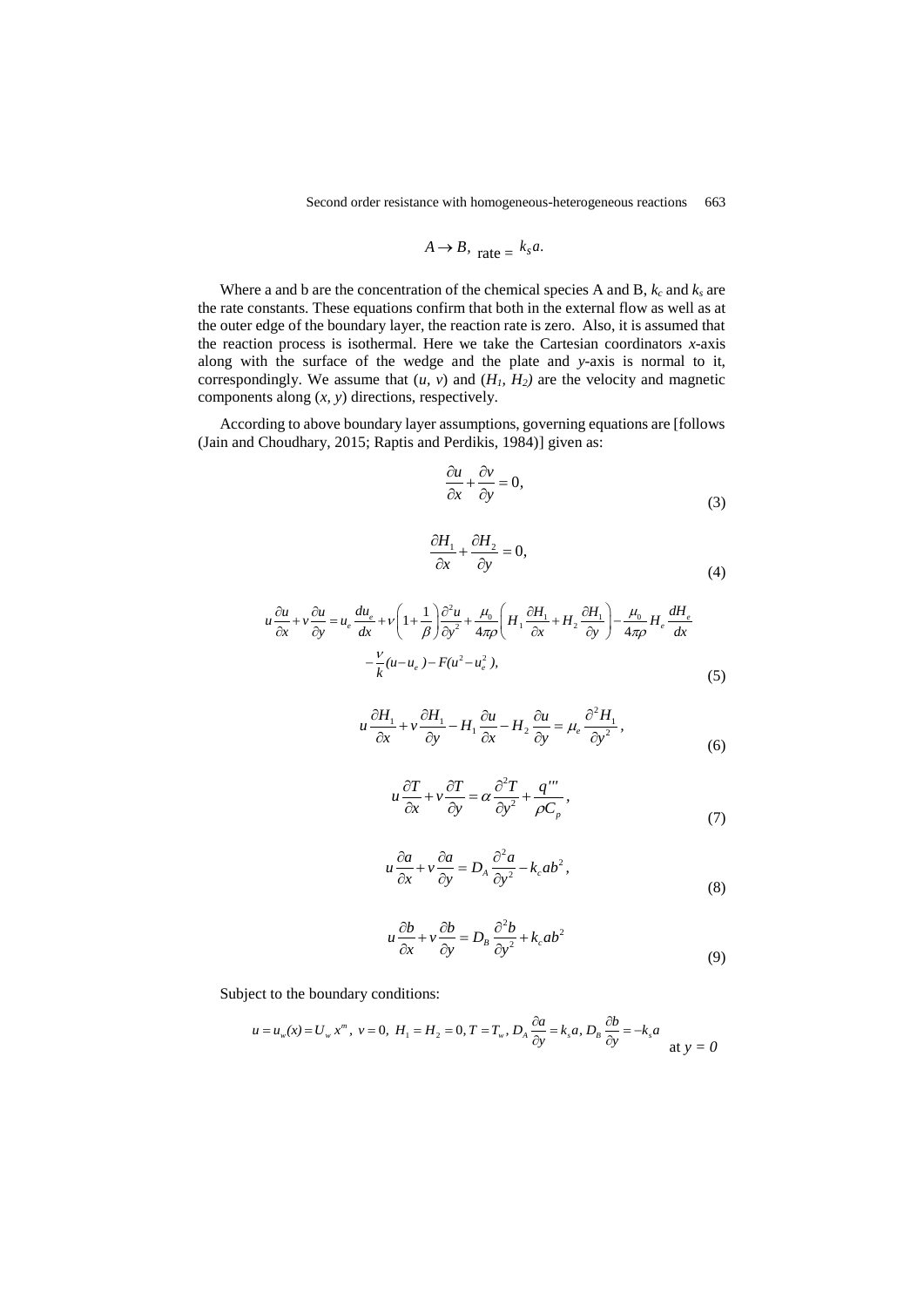$$
u = u_e(x) = U_{\infty} x^m, H_1 = H_e(x) = H_0 x^m, T = T_{\infty}, a \to a_0, b \to 0 \text{ as } y \to \infty.
$$
 (10)

The proposed problem shows two-different geometries based on the following assumptions:

- (i)  $m = 1$  (Stagnation point flow)
- (ii)  $m = 0.5$  (Falkner-Skan flow)

where  $\beta = \mu_B \sqrt{2\pi_c/\rho_y}$  is the Casson fluid parameter, T is the temperature,  $T_w$  is the temperature at the wall,  $T_{\infty}$  is the ambient temperature,  $u_e(x)$  and  $H_e(x)$  are the xaxis velocity and magnetic field at the edge of the boundary layer, correspondingly, k is the permeability, F is the empirical constant of the second order resistance term due to the inertia effect,  $H$  is the induced magnetic field vector,  $\mu_0$  is the magnetic permeability,  $\rho$  is the fluid density,  $\mu_e = 1/4\pi\sigma$  is the magnetic diffusivity,  $\alpha =$ κ/ρ $C_p$  is the thermal diffusivity, κ is the thermal conductivity,  $C_p$  is the specific heat at constant pressure.  $D_A$  and  $D_B$  are respective diffusion coefficients.

The space and temperature dependent non-uniform heat source/sink is as follows:  
\n
$$
q''' = \frac{k u_e(x)}{xv} \Big[ A^*(T_w - T_\infty) f'(\eta) + B^*(T - T_\infty) \Big]
$$
\n(11)

Where,  $\nu$  is the kinematic fluid viscosity,  $A^*$  and  $B^*$  are the space and temperature dependent heat source/sink parameter.

To solve the system of equations (3)-(9), are converted into dimensionless form by introducing the following similarity transformation:

$$
\eta = \sqrt{\frac{(m+1)u_e(x)}{2vx}}, \quad \psi = \sqrt{\frac{2vxu_e(x)}{(m+1)}}f(\eta) \quad \phi = H_0 \sqrt{\frac{2vx^{m+1}}{(m+1)U_{\infty}}}s(\eta)
$$
\n
$$
a = a_0 g(\eta) \quad b = a_0 h(\eta) \quad \theta = \frac{T - T_{\infty}}{T_w - T_{\infty}}
$$
\n(12)

Where  $f(\eta)$  is the stream function,  $s(\eta)$  is the induced magnetic field,  $\theta(\eta)$  is the temperature and  $g(\eta)$   $h(\eta)$  are the concentrations.

The equation of continuity and equation of induced magnetic field is satisfied automatically on introducing following functions:

$$
u = \frac{\partial \psi}{\partial y}, v = -\frac{\partial \psi}{\partial x}, H_1 = \frac{\partial \phi}{\partial y}, H_2 = -\frac{\partial \phi}{\partial x}.
$$
\n(13)

Using equations (12) - (13), equations (5)-(9) reduces in following equations: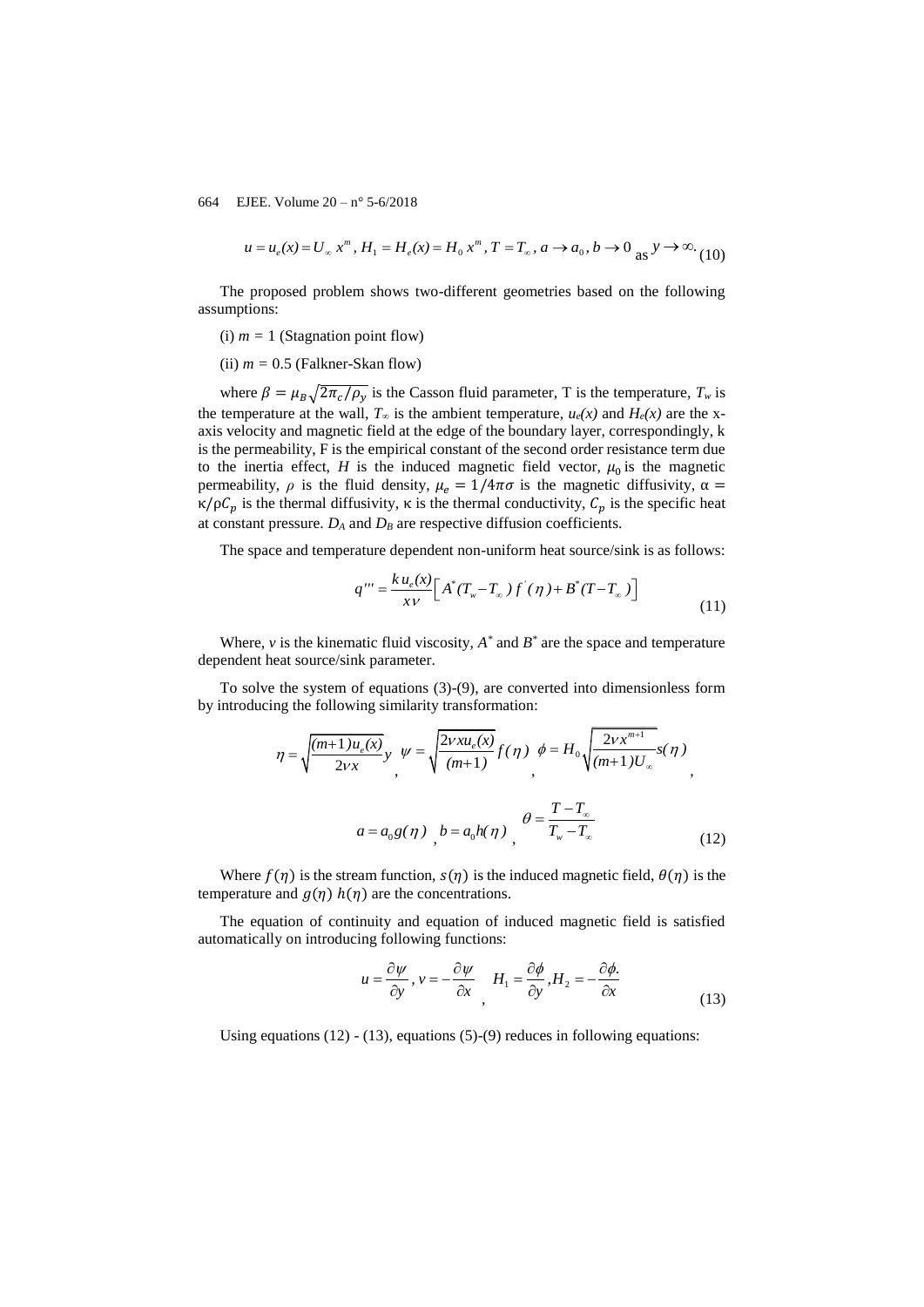Second order resistance with homogeneous-heterogeneous reactions 665

$$
\left(1+\frac{1}{\beta}\right)f''' + ff'' + \lambda(1-f^{2}) + M^{2}(\lambda s'^{2} - ss'') - M^{2}\lambda
$$
  
-K(f'-1) - \Delta(f'^{2}-1) = 0, (14)

$$
\lambda^* s''' + f s'' - f'' s = 0,
$$
\n(15)

$$
\theta'' + Pr f \theta' + (2 - \lambda)(A^* f' - B^* \theta) = 0,
$$
\n(16)

$$
\frac{1}{Sc}g'' + fg' - K^*gh^2 = 0,
$$
\n(17)

$$
\frac{\delta^*}{Sc}h'' + fh' + K^*gh^2 = 0,
$$
\n(18)

(19)

Subject to the following boundary conditions  
\n
$$
f(0) = 0, f'(0) = \gamma, s(0) = 0, s'(0) = 0, \theta(0) = 1, g(0) = g'(0) / K_s,
$$
\n
$$
h'(0) = -K_s g(0) / \delta^*
$$
\n
$$
f'(\infty) \to 1, s'(\infty) \to 1, \theta(\infty) \to 0, g(\infty) \to 0, h(\infty) \to 0.
$$

where

$$
\lambda = \frac{2m}{m+1}, \quad M^2 = \frac{\mu H_0^2}{4\pi \rho U_{\infty}^2}, \quad K = \frac{2vx}{k(m+1)U_{\infty}x^m}, \quad \Delta = Fx \frac{2}{m+1}, \quad \lambda^* = \frac{1}{4\pi \sigma v},
$$
\n
$$
Sc = \frac{v}{D_A}, \quad K^* = \frac{2k_c a_0^2}{(m+1)U_{\infty}x^{m-1}}, \quad \delta^* = \frac{D_B}{D_A}, \quad \gamma = \frac{U_w}{U_{\infty}}, \quad K_s = \frac{k_s R_e^{-1/2}}{D_A}, \quad R_e = \frac{u_e(x)x}{v}
$$

Hartree pressure gradient, the magnetic parameter, inertia coefficient parameter, permeability parameter, reciprocal of magnetic Prandtl number, Schmidt number, measure of the strength of the homogeneous reaction, the ratio of diffusion coefficients, moving wedge parameter, measure of the strength of the heterogeneous reaction and local Reynolds number, respectively.

In many industrial process, It is preferred that the size of diffusion coefficients of chemical species A and B are comparable, in this view, assumed that the diffusion coefficients  $D_A$  and  $D_B$  are equal, Following (Raptis and Perdikis, 1984), we take  $\delta$  $= 1$ , and obtain a relation given as:

$$
g(\eta) + h(\eta) = 1\tag{20}
$$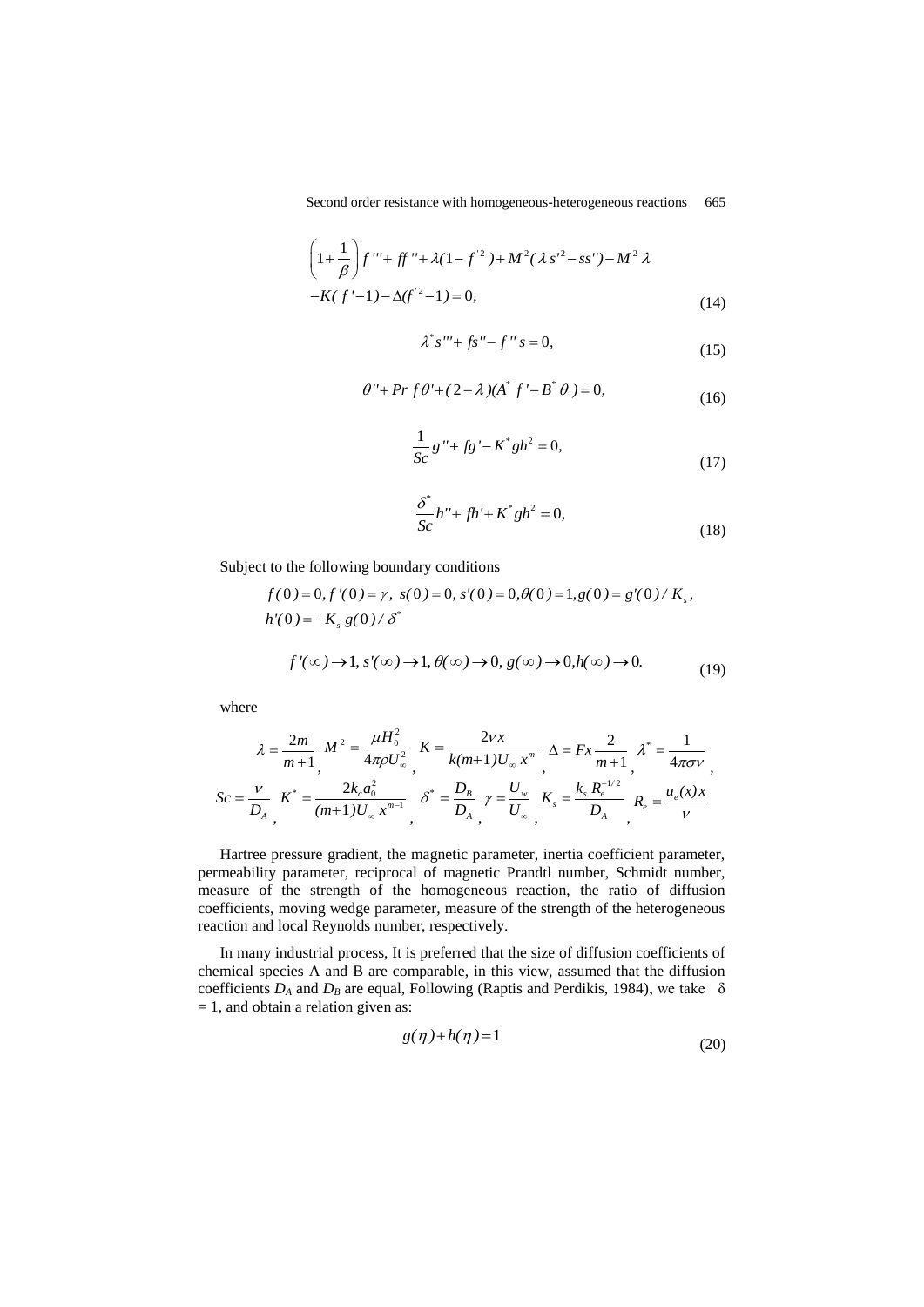Using equation (20), equations (17)-(18) reduces into in single equation given as

$$
\frac{1}{Sc}g'' + fg' - K^*(1 - g^2) = 0
$$
\n(21)

subject to the boundary conditions

$$
g'(0) = K_s g(0), g(\infty) \to 1 \text{ as } \eta \to \infty
$$
 (22)

The skin friction coefficient *Cf<sup>x</sup>* and local Nusselt number *Nu<sup>x</sup>* (follows (Chiam, 1994)) given as

$$
Cf_x = \frac{\tau_w}{\rho u_e^2}, \quad Nu_x = \frac{xq_w}{k(T_w - T_\infty)},
$$
\n(23)

Where,  $\tau_w$  and  $q_w$  are the wall skin friction, wall heat flux and wall mass flux, respectively, denoted by

$$
\tau_w = \mu_B \left( 1 + \frac{1}{\beta} \right) \left[ \frac{\partial u}{\partial y} \right]_{y=0}, \ q_w = -\left( \frac{\partial T}{\partial y} \right)_{y=0},
$$
\n(24)

Using equation (12) and (24), equation (23) reduces to

$$
(R_e)^{1/2} C f_x \sqrt{\frac{2}{m+1}} = \left(1 + \frac{1}{\beta}\right) f''(0), \ (R_e)^{-1/2} N u_x \sqrt{\frac{2}{m+1}} = -\theta'(0),
$$

where,  $R_e$  is the local Reynolds number.

#### **Numerical Methods:**

Governing equations (14) - (16) and (21) under the corresponding boundary conditions Eqs. (19) and (24) are solved numerically fourth fifth Runge-Kutta Fehlberg method (RKF-45) with shooting technique. Using similarity transformations boundary value problems transformed into initial value problems, this procedure is used to convert higher order nonlinear differential equations into first order ordinary differential equations. The transformed equations are given as:

$$
f = f_1, f' = f_2, f'' = f_3, f''' = f_3',
$$
\n(25)

$$
s = f_4, s' = f_5, s'' = f_6, s''' = f_6',
$$
\n(26)

$$
\theta = f_7, \ \theta' = f_8, \ \theta'' = f_8', \tag{27}
$$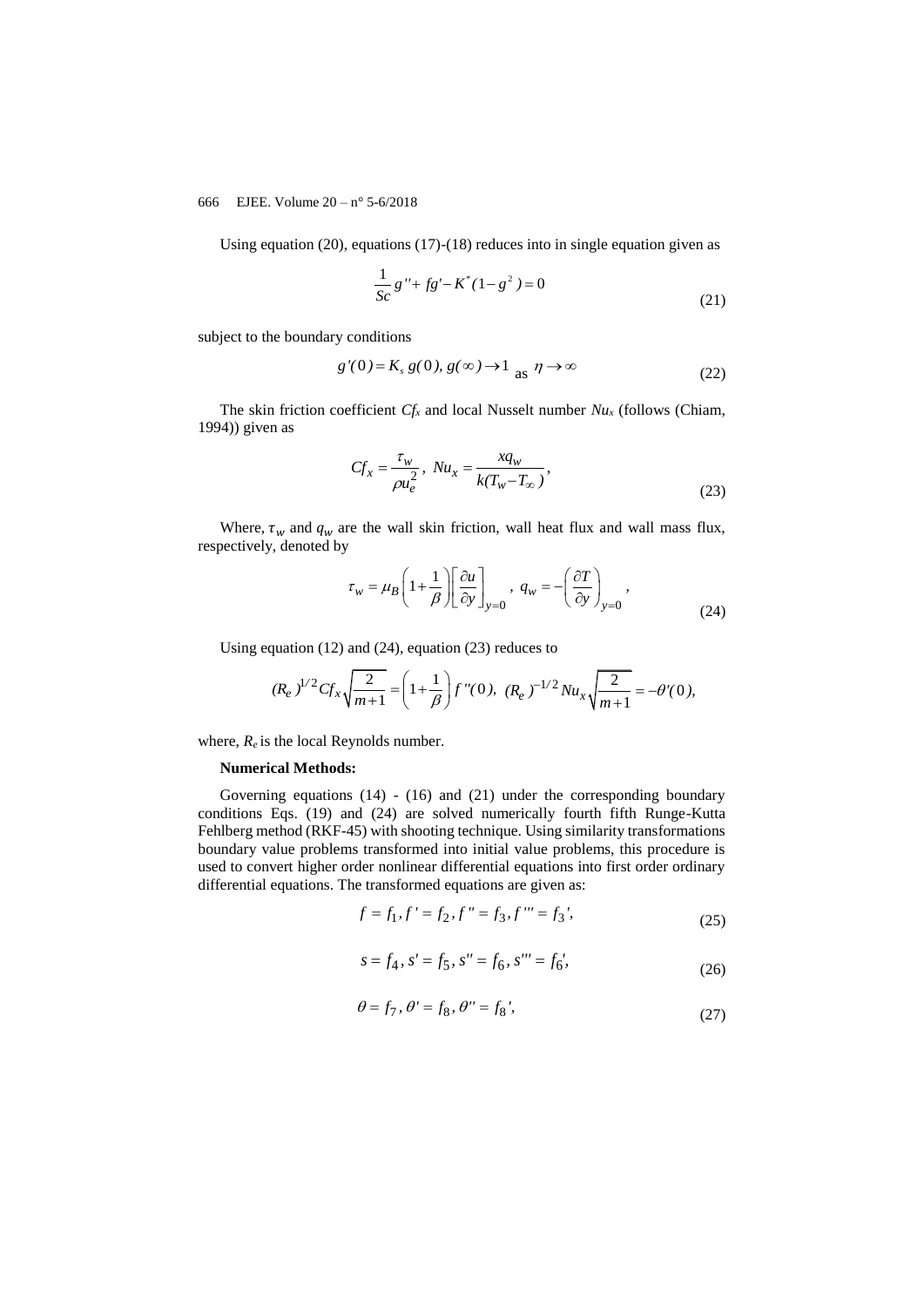Second order resistance with homogeneous-heterogeneous reactions 667

$$
g = f_9, \ g' = f_{10}, \ g'' = f_{10}', \tag{28}
$$

Using equation (25)-(28), equation (14)-(16) and (21) transformed into first order ordinary differential equations given as:

differential equations given as:  
\n
$$
f_3' = \left(\frac{1}{1+1/\beta}\right) \left[\frac{\Delta \left(f_2^2 - 1\right) + K\left(f_2 - 1\right) - f_1 f_3 - \lambda \left(1 - f_2^2\right) - 1}{M^2 \left\{\lambda \left(f_5^2 - 1\right) - f_1 f_6\right\} - f_4 f_6}\right]
$$
\n(29)

$$
f_6' = \frac{1}{\lambda^*} \left( f_3 f_4 - f_1 f_6 \right) \tag{30}
$$

$$
f_8' = -Pr f_1 f_8 - (2 - \lambda) \left( A^* f_2 + B^* f_7 \right)
$$
\n(31)

$$
f_{10}' = Sc \left[ K^* f_9 \left( 1 - f_9 \right)^2 - f_1 f_{10} \right]
$$
 (32)

Subject to the boundary conditions

$$
f_1(0) = 0
$$
,  $f_2(0) = \gamma$ ,  $f_3(0) = r_1$ ,  $f_4(0) = 0$ ,  $f_5(0) = 0$ ,  $f_6(0) = r_2$ ,  
 $f_7(0) = 1$ ,  $f_8(0) = r_3$ ,  $f_9(0) = f_{10}(0) / K_s$ ,  $f_{10}(0) = r_4$ , (33)

Where  $r_1, r_2, r_3$  and  $r_4$  are the initial guesses for  $f''(0), s''(0), \theta'(0)$  and  $g'(0)$ , respectively. These values are guessed using shooting method. The Runge-Kutta-Fehlberg (RKF-45) method is a well-accepted method to obtain the solutions of initial value problems. For present computational procedure we have chosen  $\eta_{\infty}$  as  $\eta_8$  (0  $\leq$  $\eta \le 8$ ), the step size  $\Delta_{\eta} = 0.001$ , the technique is repeated till we obtained the convergence of order  $10^{-6}$ .

The algorithm of RKF-45 method is written as  
\n
$$
y_{m+1} = y_m + h \left( \frac{25}{216} k_0 + \frac{1408}{2565} k_2 + \frac{2197}{4104} k_3 - \frac{1}{5} k_4 \right),
$$
\n(34)

$$
y_{m+1} = y_m + h \left( \frac{16}{135} k_0 + \frac{6656}{12825} k_2 + \frac{28561}{56430} k_3 - \frac{9}{50} k_4 + \frac{2}{25} k_5 \right),\tag{35}
$$

Equations (34) and (35) are fourth and fifth order Runge-Kutta scheme respectively.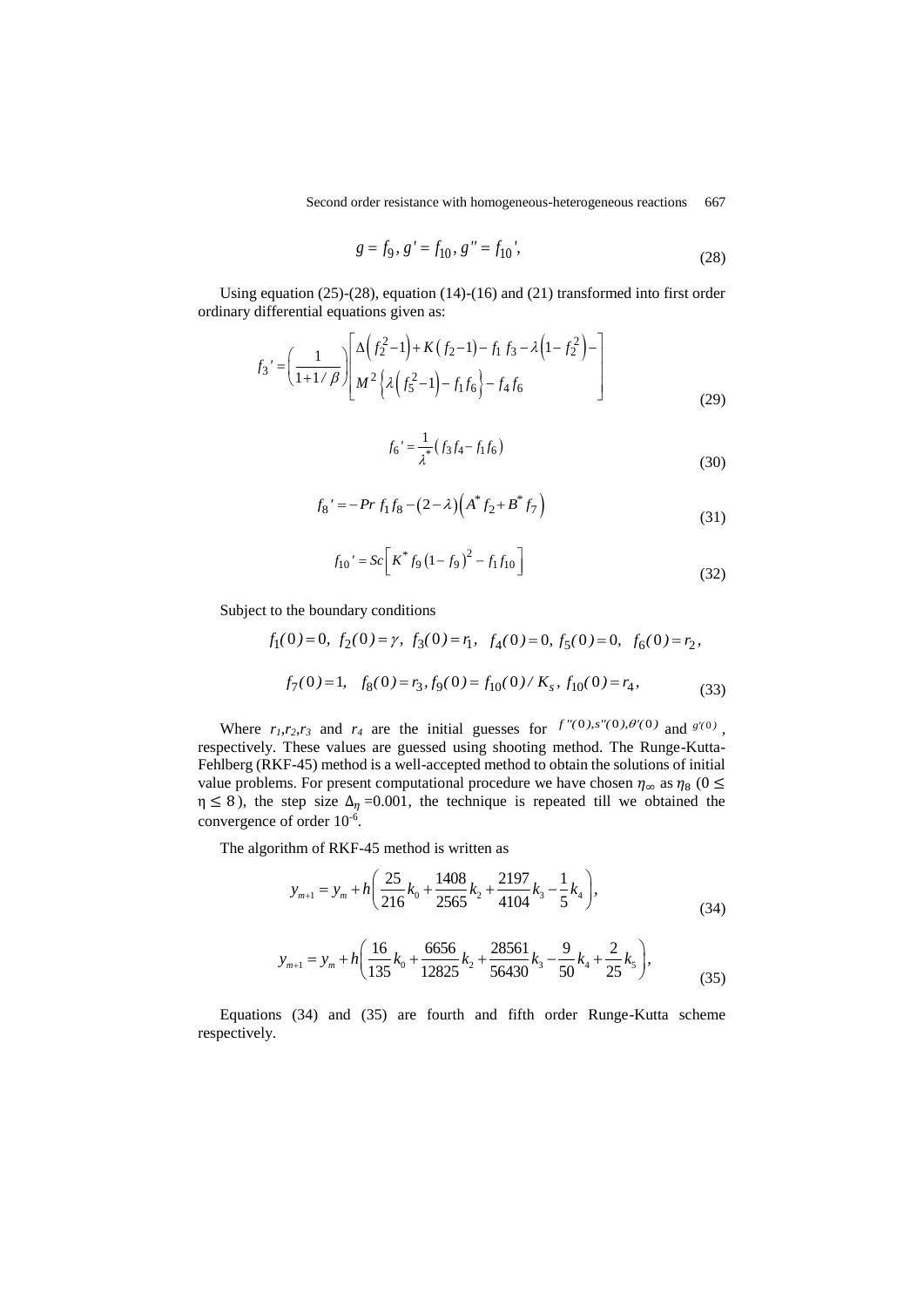$$
k_{0} = f(x_{m}, y_{m}),
$$
\n
$$
k_{1} = f\left(x_{m} + \frac{h}{4}, y_{m} + \frac{h k_{0}}{4}\right),
$$
\n
$$
k_{2} = f\left(x_{m} + \frac{3}{8}h, y_{m} + \left(\frac{3}{32}k_{0} + \frac{9}{32}k_{1}\right)h\right),
$$
\n
$$
k_{3} = f\left(x_{m} + \frac{12}{13}h, y_{m} + \left(\frac{1932}{2197}k_{0} - \frac{7200}{2197}k_{1} + \frac{7296}{2197}k_{2}\right)h\right),
$$
\n
$$
k_{4} = f\left(x_{m} + h, y_{m} + \left(\frac{439}{216}k_{0} - 8k_{1} + \frac{3680}{513}k_{2} - \frac{845}{4104}k_{3}\right)h\right),
$$
\n
$$
k_{5} = f\left(x_{m} + \frac{h}{2}, y_{m} + \left(-\frac{8}{27}k_{0} + 2k_{1} - \frac{3544}{2565}k_{2} + \frac{1859}{4104}k_{3} - \frac{11}{40}k_{4}\right)h\right).
$$

#### **3. Results and discussion**

We have studied the combined effects of homogeneous-heterogeneous reaction in the presence of the induced magnetic field and non-linear heat source for Casson fluid boundary layer flow over a wedge (Falkner-Skan flow) and plate (Stagnation-Point flow). The effects of various parameters such as Casson fluid parameter β, magnetic field parameter M2, reciprocal magnetic Prandtl number λ\*, permeability parameter K, moving wedge/plate parameter  $\gamma$ , inertia coefficient parameter  $\Delta$ , heat source parameter, homogeneous reaction strength parameter K\*, heterogeneous reaction parameter Ks and Schmidt number Sc are presented through graphs and tables for velocity profile, induced magnetic profile, temperature profile and concentration profile.

Table 1 shows the results obtained by obtained by Rajagopal *et al.* (1983), Ishak *et al.* (2009), K. Jafar (2013), El-Dabe *et al.* (2009) and in present investigation.

Figures (2-7) show the effects of velocity profile for various parameters. The effects of the Casson fluid parameter on velocity profile are presented in figure 2. Physically, Casson fluid parameter reduces the plasticity of the fluid. It is observed that non-Newtonian Casson fluid parameter produce resistance in the fluid flow, hence, boundary layer thickness decreases as we increase the Casson fluid parameter. The trends of stagnation-point flow is higher than the Falkner-Skan flow due to the pressure gradient.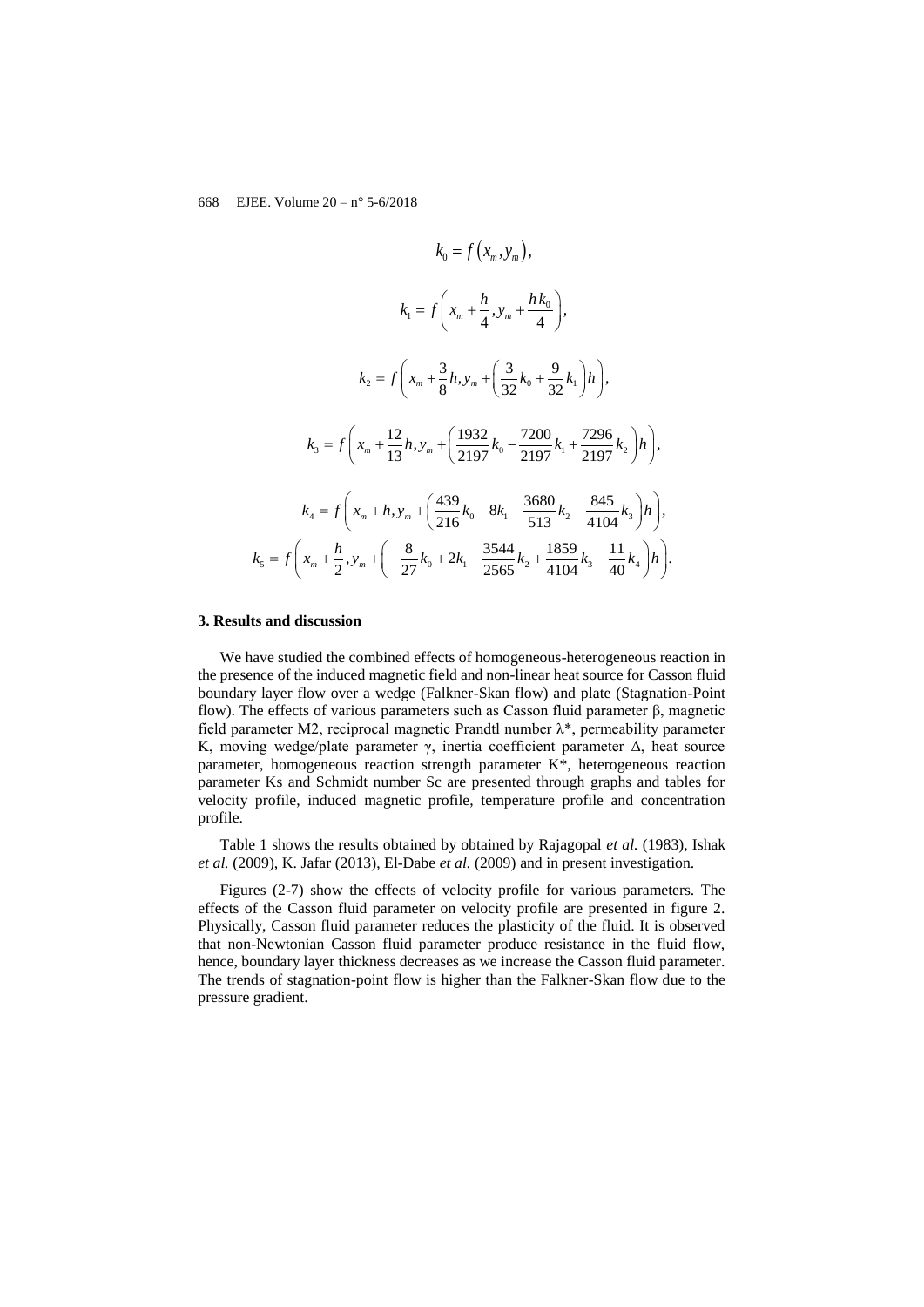

*Figure 2. Influence of casson fluid parameter on velocity profile*



*Figure 3. Influence of magnetic field parameter on Velocity profile*

Figure 3 depicts the variation of magnetic field parameter on velocity profile. Lorentz force reduces fluid flow near the boundary layer, therefore velocity profile decreases. Similar effects have been arisen for reciprocal magnetic Prandtl number on velocity profile in figure 4. Falknar-Skan flow is decreasing more quickly than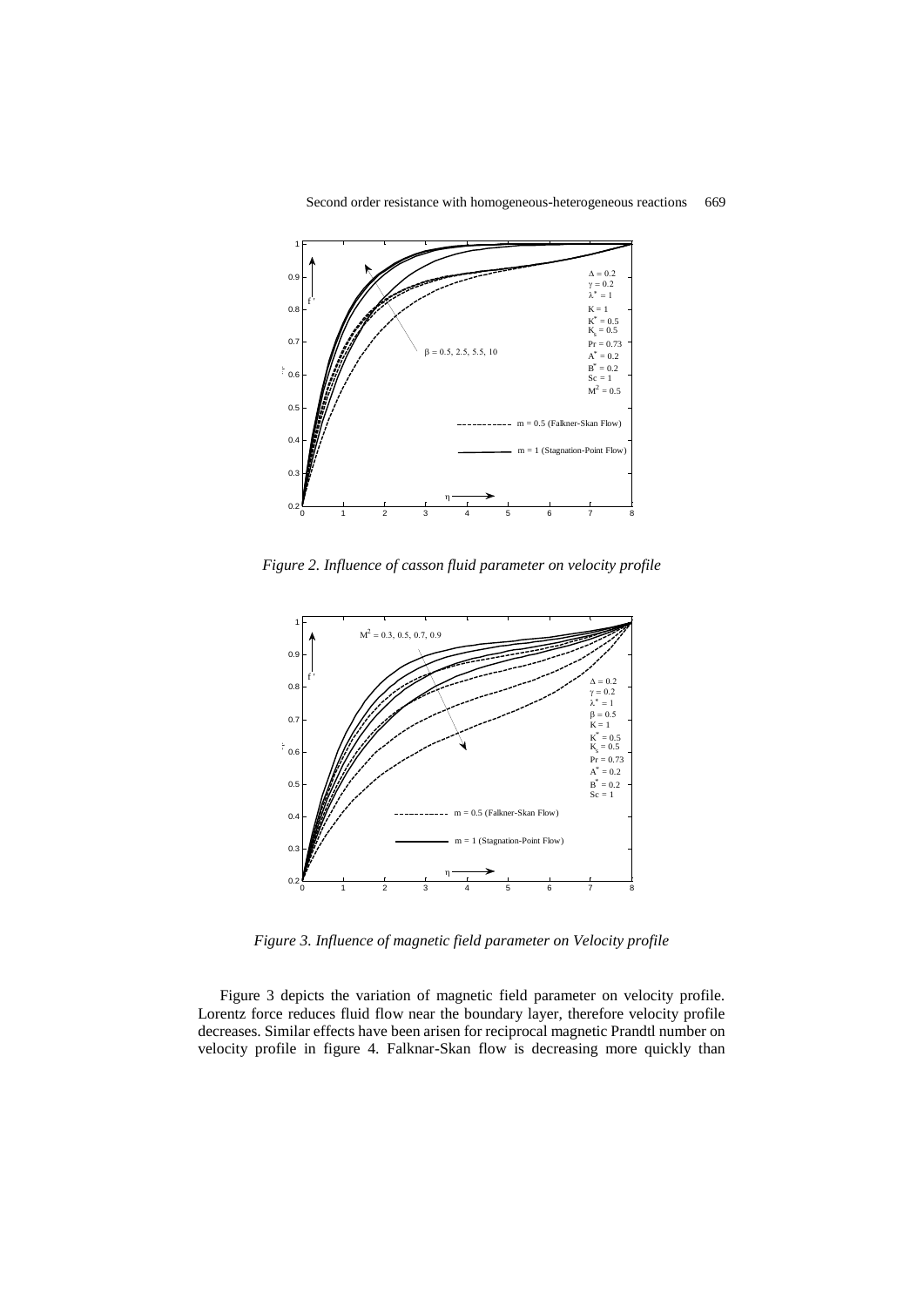stagnation-point flow for both parameters.

Figure 5 describes the effects of moving wedge/plate parameter on velocity profile. Increasing value of moving wedge/plate parameter leads to increase the fluid velocity, while decreases the thickness of velocity boundary layer. When moving wedge/plate parameter increases, the fluid is squeezing closer and closer to the wall, in stagnationpoint flow the fluid flow is close to the wall compared to Falkner-Skan flow.



*Figure 4. Influence of magnetic Prandtl number on Velocity profile*



*Figure 5. Influence of moving wedge/plate parameter on velocity profile*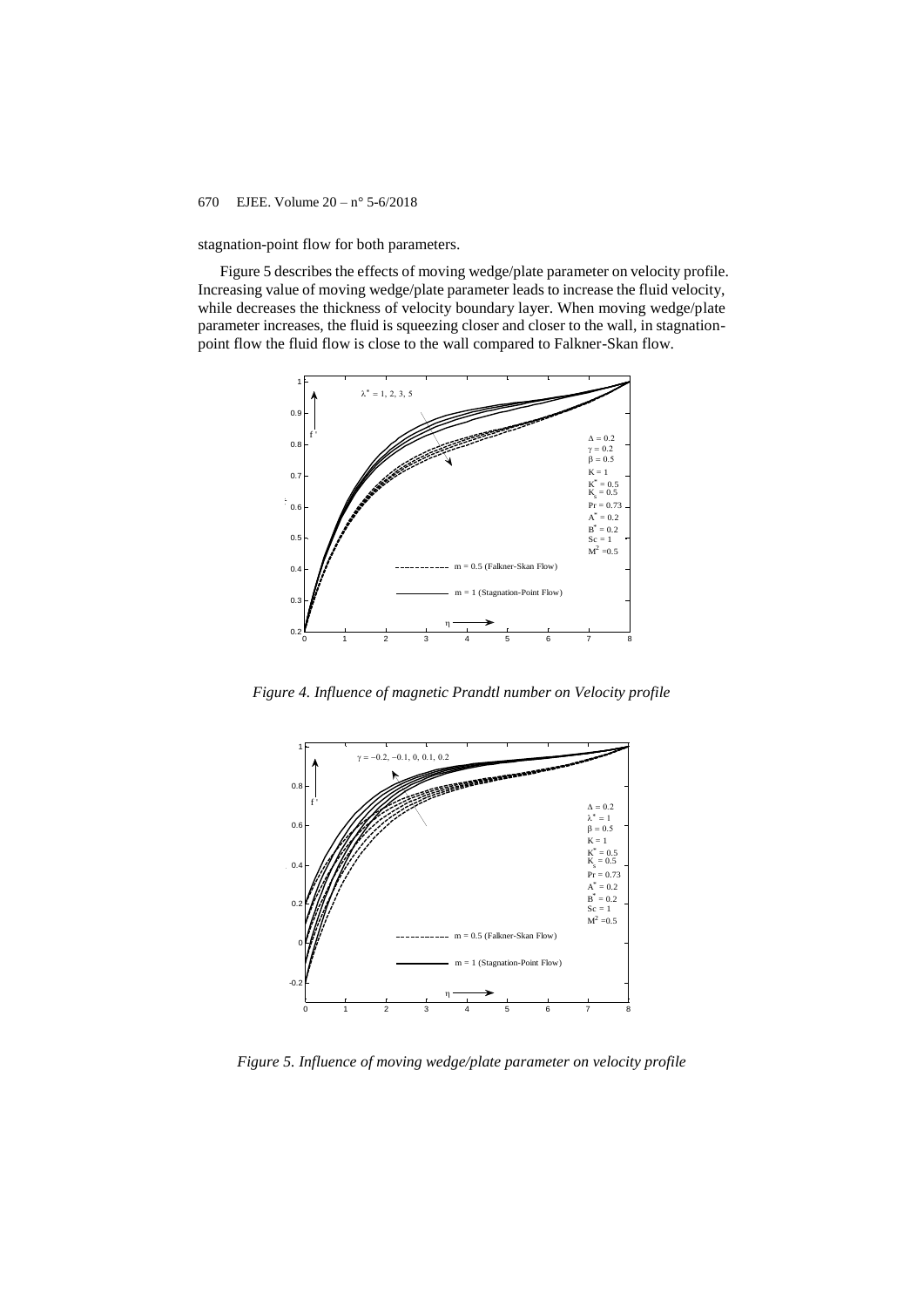Figures 6-7 display the effects of permeability parameter and inertia coefficient parameter on velocity profile. Velocity profile is the increasing function of permeability parameter  $\overrightarrow{K}$  for both types of flows, but reduces the thickness of boundary layer flow, due to the drag, which is drawn back the velocity thickness.



*Figure 6. Influence of permeability parameter on velocity profile*



*Figure 7. Influence of inertia coefficient parameter on velocity profile*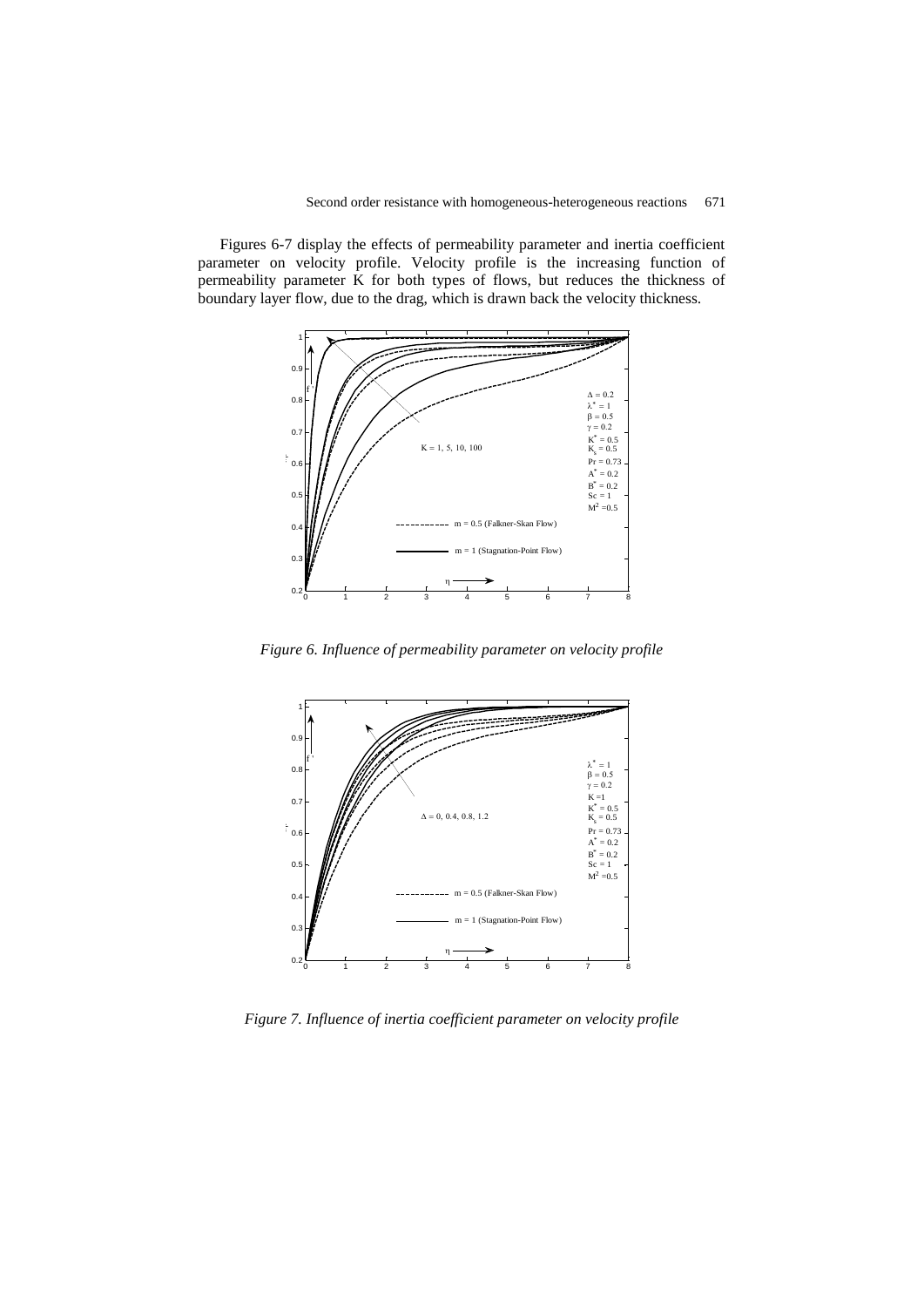From figure 7, we conclude that the inertia coefficient parameter has the same effects as permeability parameter on velocity profile. The velocity profile is higher for stagnation-point flow compare to the Falkner-Skan flow. Figures 8-13 illustrate the effects of induced magnetic field profile for both fluid flows. Figure 8 depicts that the induced magnetic profile is the increasing function of Casson fluid parameter, it is more for stagnation point flow than Falkner-Skan flow. Figure 9 displays that as we increase magnetic field parameter, induced magnetic profile reduces. This is because the direction of the magnetic field parameter and induced magnetic profile are same.



*Figure 8. Influence of casson fluid parameter on induced magnetic profile*



*Figure 9. Influence of magnetic field parameter on induced magnetic profile*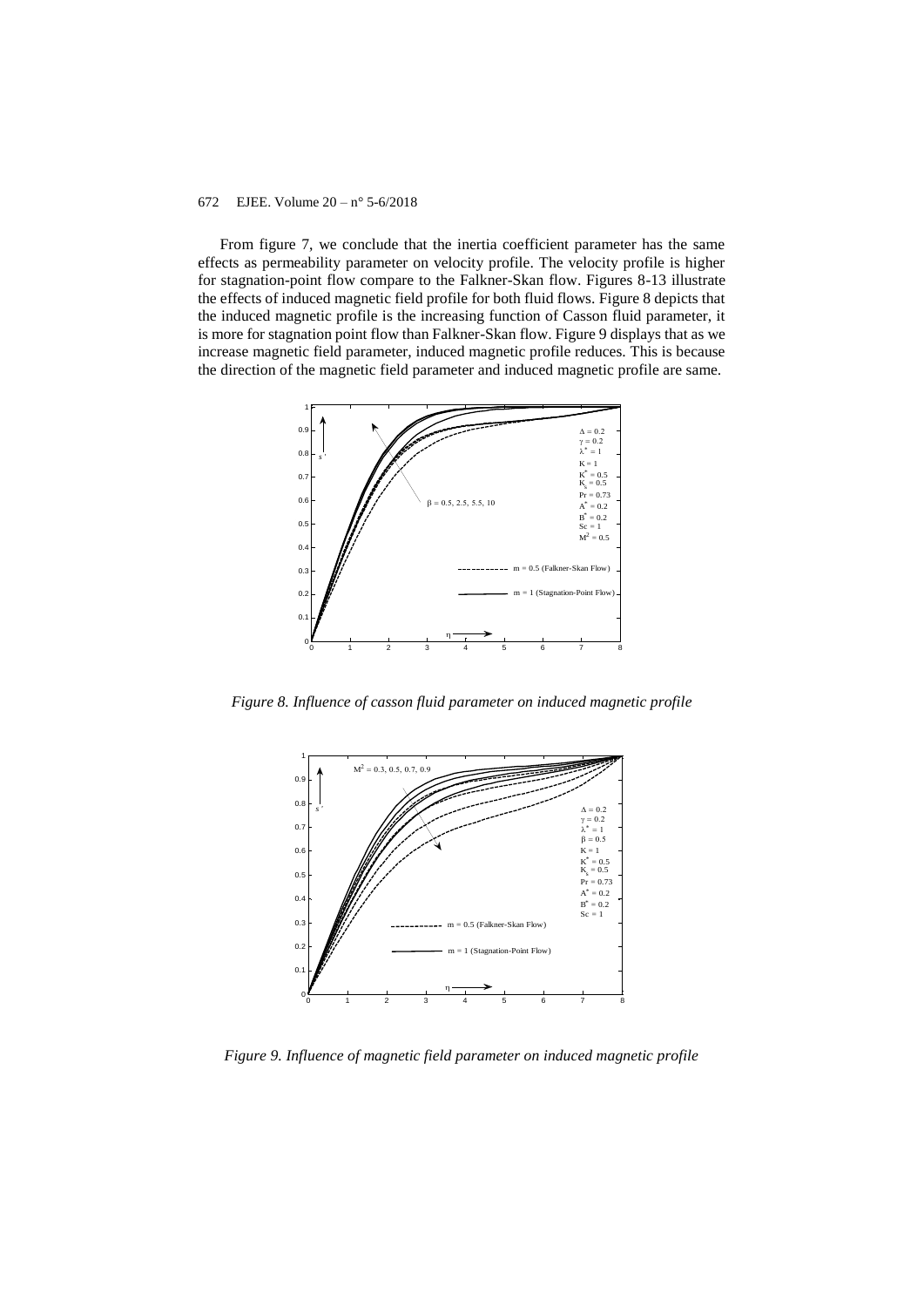

*Figure 10. Influence of magnetic Prandtl number on induced magnetic profile*



*Figure 11. Influence of moving wedge/plate parameter on induced magnetic profile*

Figure 10 shows the effects of reciprocal magnetic Prandtl number for induced magnetic profile. Induced magnetic profile is decreasing as we increase reciprocal magnetic Prandtl number. From figure 11, it can be seen that induced magnetic field increases with moving wedge/plate parameter. Figures 12-13 show that induced magnetic profile is the increasing function of permeability parameter and inertia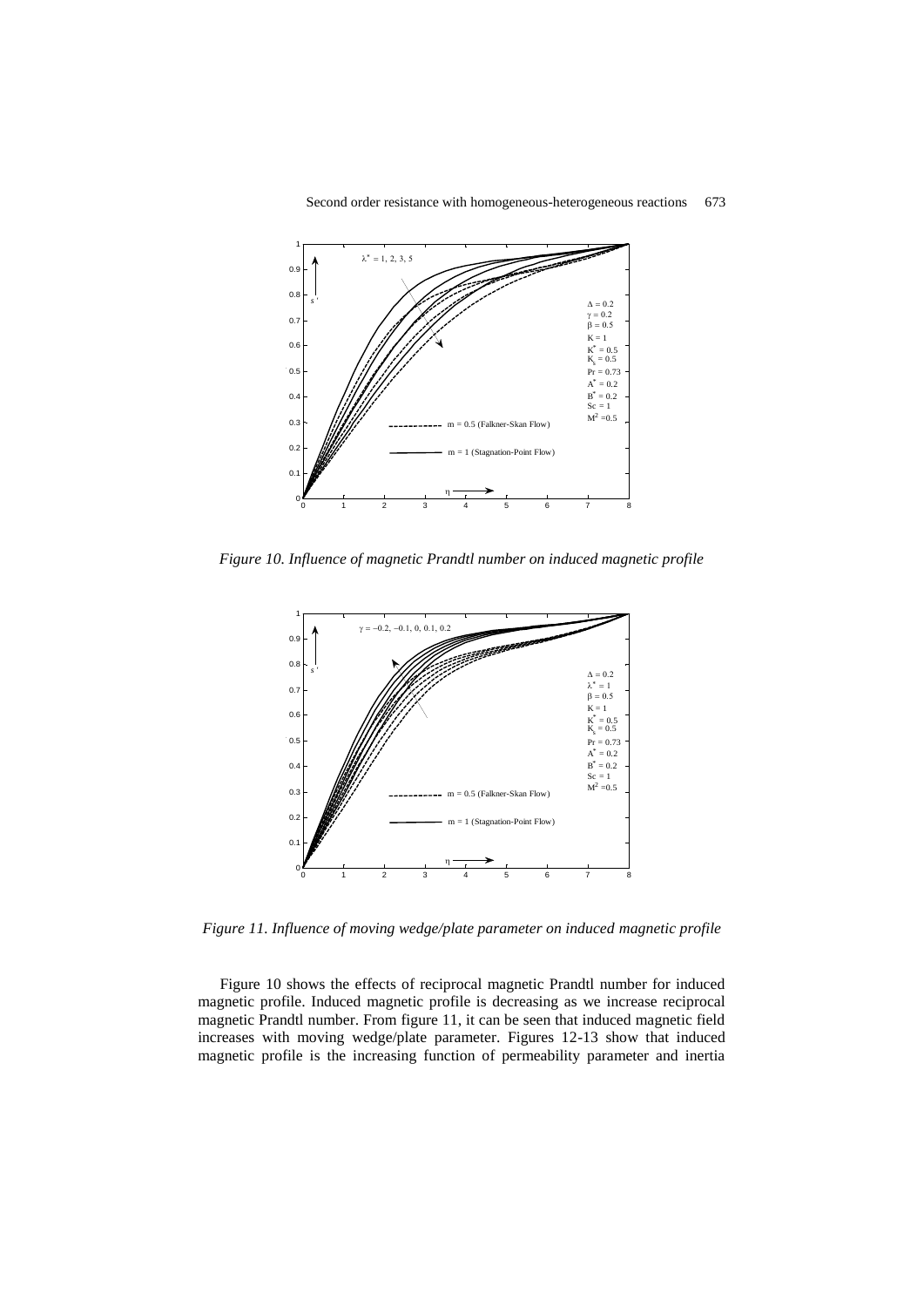## 674 EJEE. Volume  $20 - n^{\circ} 5 - 6/2018$

coefficient parameter. In both figures the trends of stagnation-point flow is higher than Falkner-Skan flow.



*Figure 12. Influence of permeability parameter on induced magnetic profile*



*Figure 13. Influence of inertia coefficient parameter on induced magnetic profile*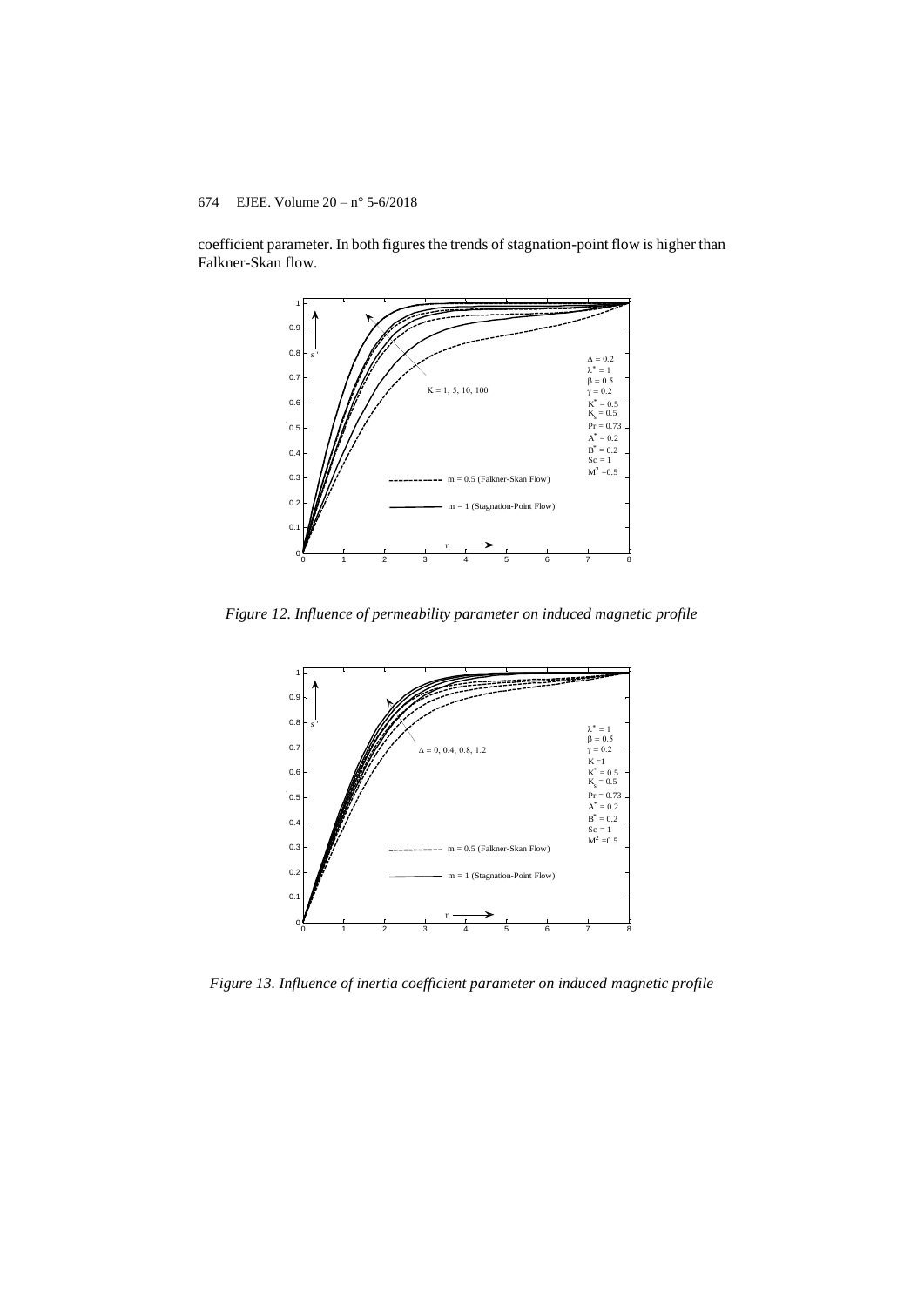



*Figure 14. Influence of Casson fluid parameter on temperature profile*



*Figure 15. Influence of magnetic field parameter on temperature profile*

It can be observed from figure 14 that, when the value of the Casson fluid parameter is large, the fluid start to behave like Newtonian fluid, due to this reason the temperature profile is decreasing with Casson fluid parameter. If we compare stagnation-point flow and Falkner-Skan flow, we observed that temperature profile is lower for stagnation point flow than Falkner-Skan flow. Figure 15 reveals the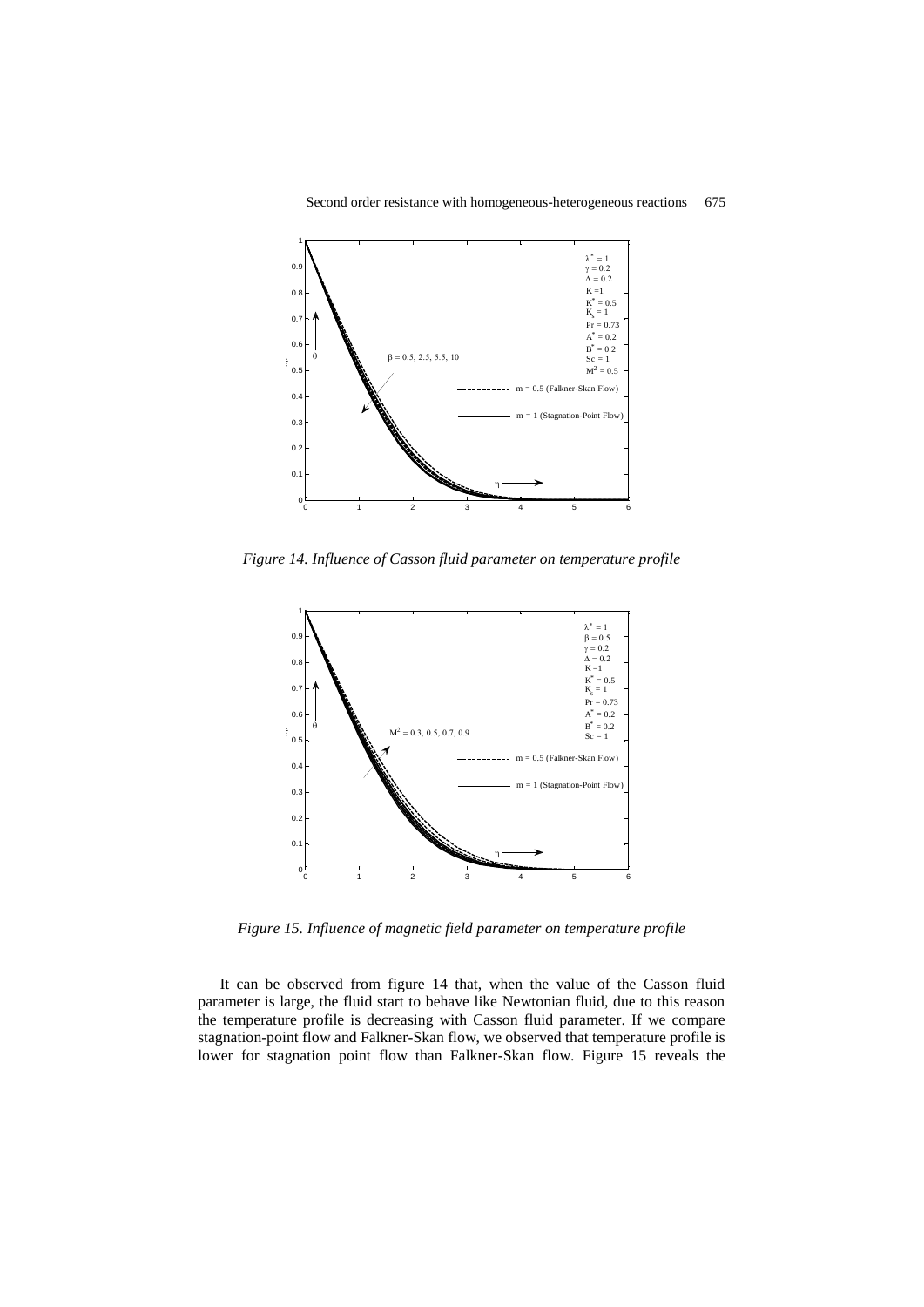influence of magnetic field parameter on thermal boundary layer. This implies that the impact of magnetic field parameter rises the temperature of the fluid. It is due to the resistive force that appears in the fluid flow. It is noticed that the trends of Falkner-Skan flow on temperature profile is higher when we compare it with stagnation-point flow. Figures 16-18 demonstrate the effects of moving wedge/plate parameter, permeability parameter and inertia coefficient parameter on thermal boundary layer. These parameters are working to decrease the temperature of the fluid for Falkner-Skan flow and stagnation-point flow.



*Figure 16. Influence of moving wedge/plate parameter on temperature profile*



*Figure 17. Influence of permeability parameter on temperature profile*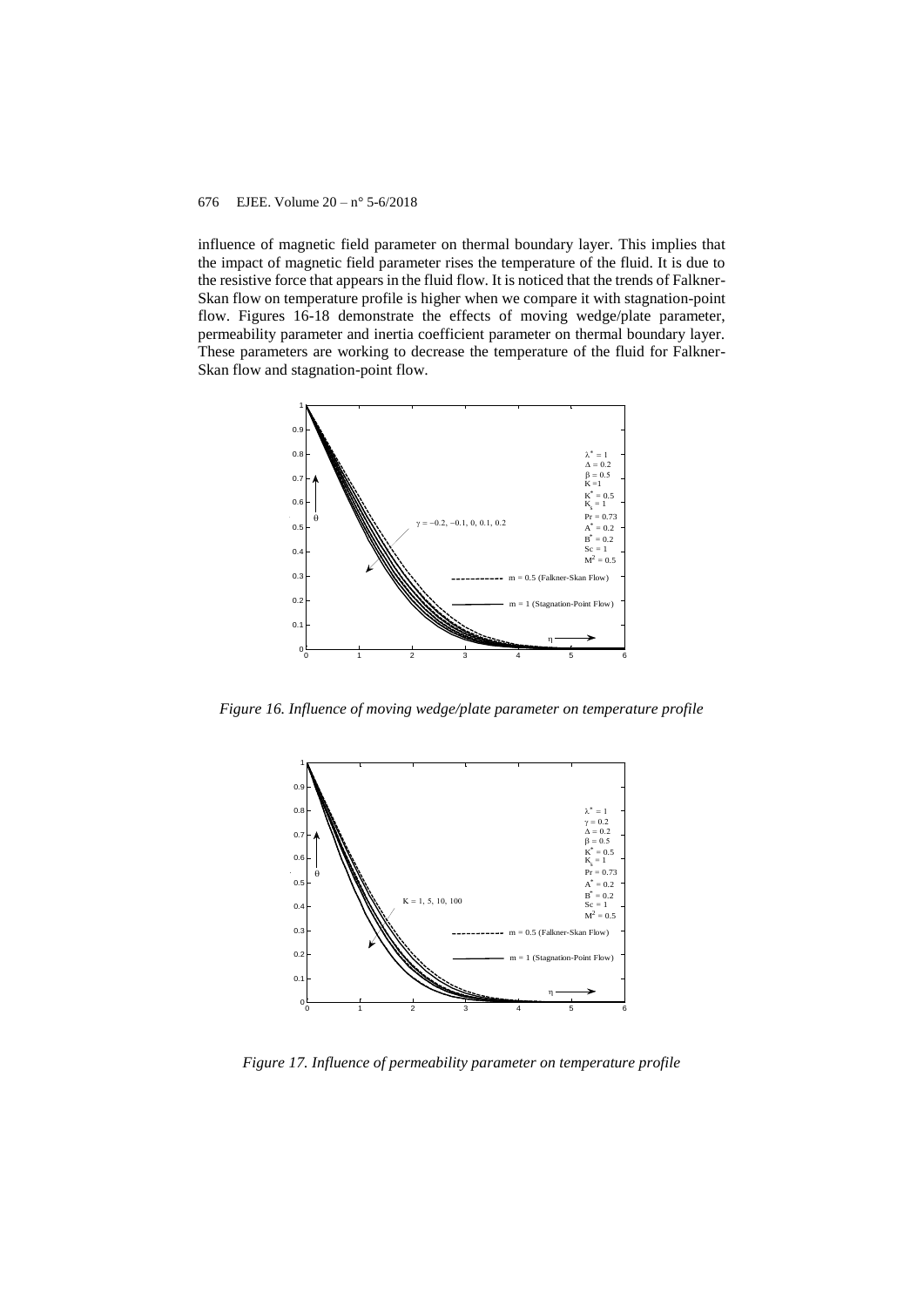



*Figure 18. Influence of inertia coefficient parameter on temperature profile*

It is noticed that if permeability parameter enhances, the resistance of the porous medium is lowered, which rises the momentum development of the flow regime and ultimately reduces the temperature profile. Inertia coefficient parameter has the similar effects alike permeability parameter on temperature profile.

Heat source parameter is working to generate the heat in the fluid flow, hence it is responsible to increase the temperature profile for both cases. However, we noticed that stagnation-point flow shows the lower trends of temperature profile than the Falkner-Skan flow. These effects can be seen in figure 19.



*Figure 19. Influence of heat source parameter on temperature profile*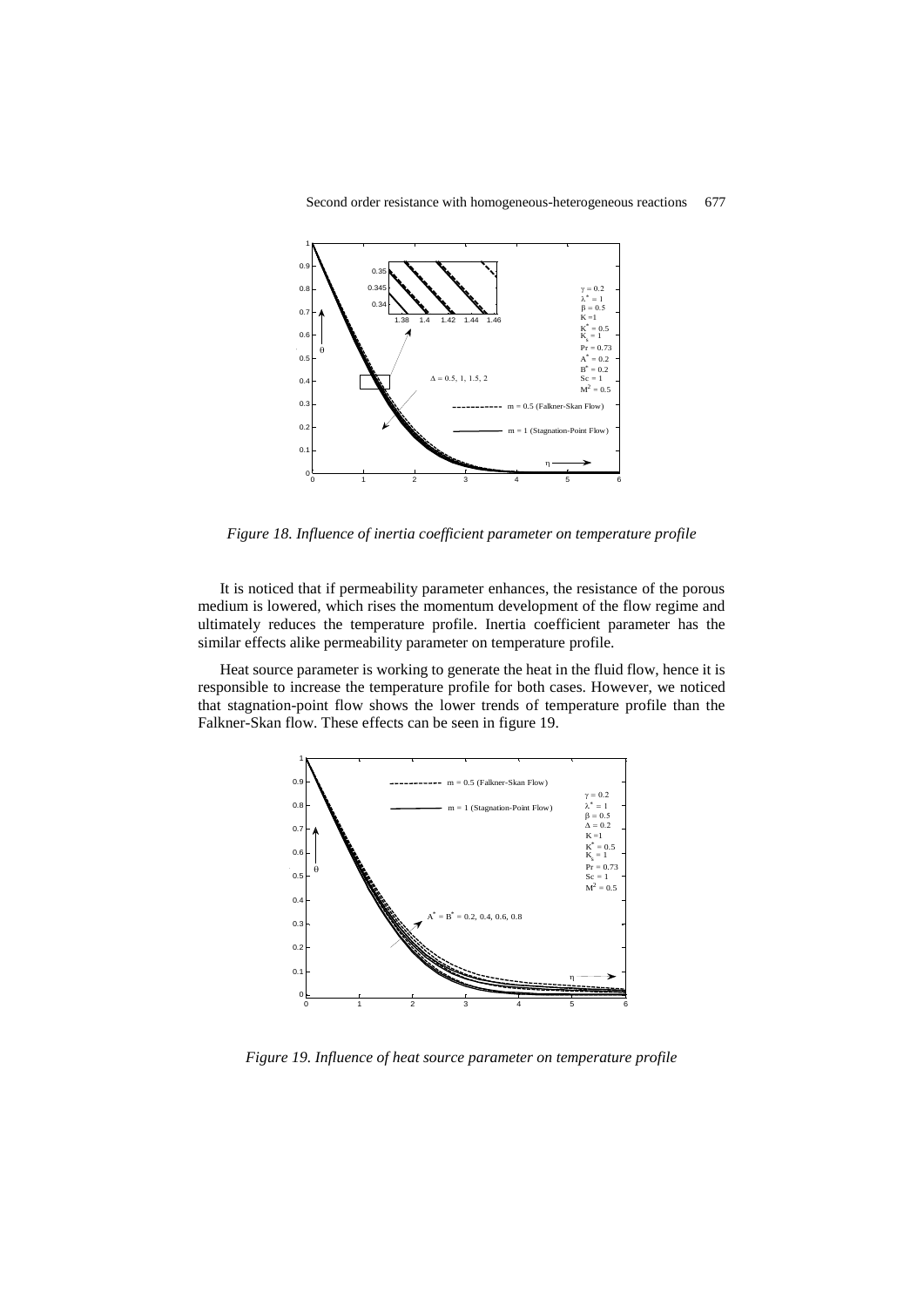

*Figure 20. Influence of Casson fluid parameter on species concentration*

The effects of species concentration profile for the various parameters are shown in figures 20-27. The mass transfer effects of non-Newtonian fluids in boundary layer flow is lower than Newtonian fluid. Figure 20 reveals that when fluid converting from non-Newtonian fluid to Newtonian fluid, the concentration profile increase. It is noted that concentration profile is higher for stagnation point flow. In figure 21, the concentration profile decreases with magnetic field parameter, due to the Lorentz force that works to slow down the velocity and species concentration profile.



*Figure 21. Influence of magnetic field parameter on species concentration*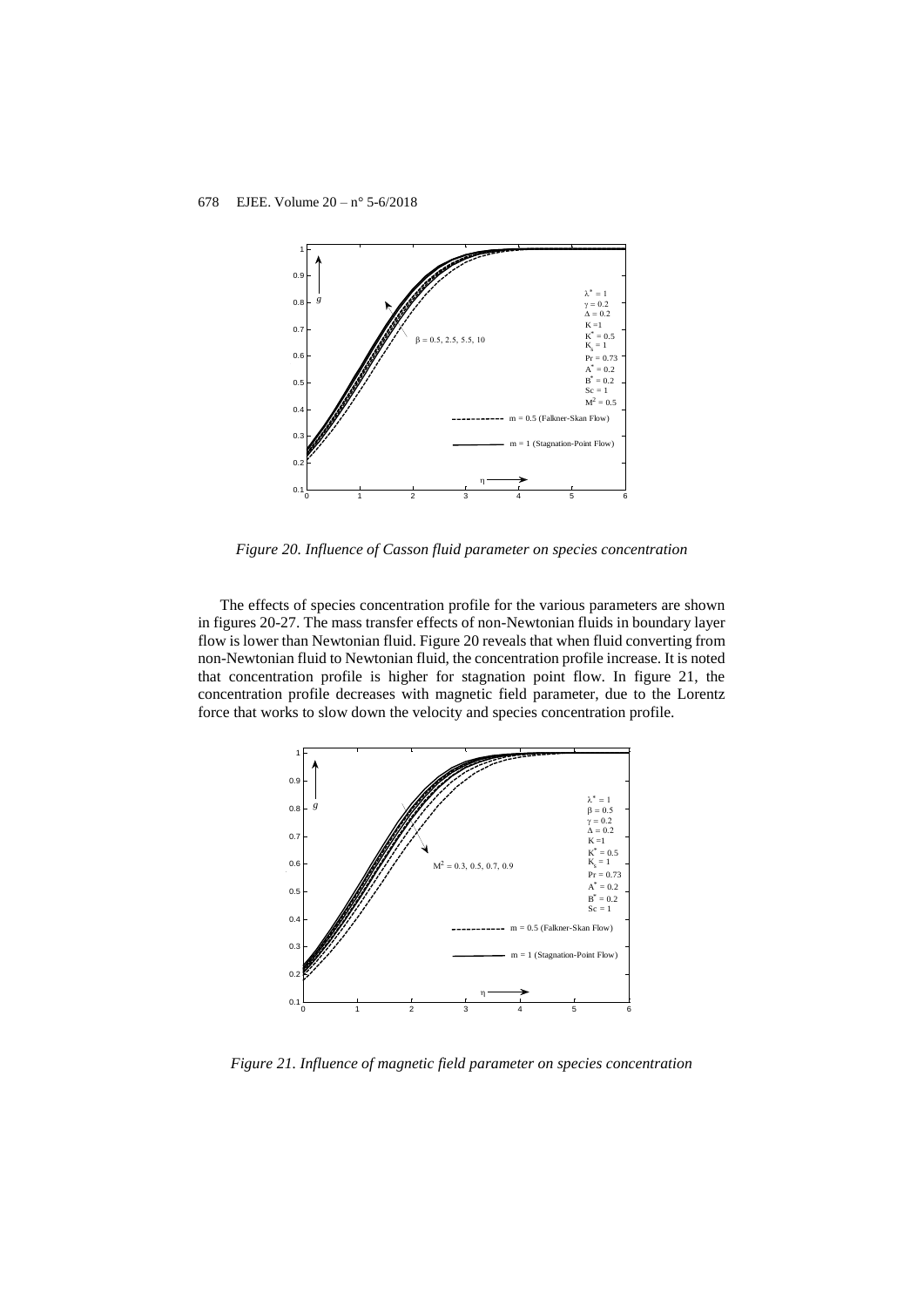

Second order resistance with homogeneous-heterogeneous reactions 679

*Figure 22. Influence of moving wedge/plate parameter on species concentration*



*Figure 23. Influence of permeability parameter on species concentration*

Figures 22-24 show the variations of moving wedge/plate parameter, permeability parameter and inertia coefficient parameter on species concentration profile. When wedge and plate is moving continuously, it increases the concentration profile for both flows, moreover concentration profile is higher for stagnation-point flow. Permeability parameter and inertia coefficient parameter as comes with the same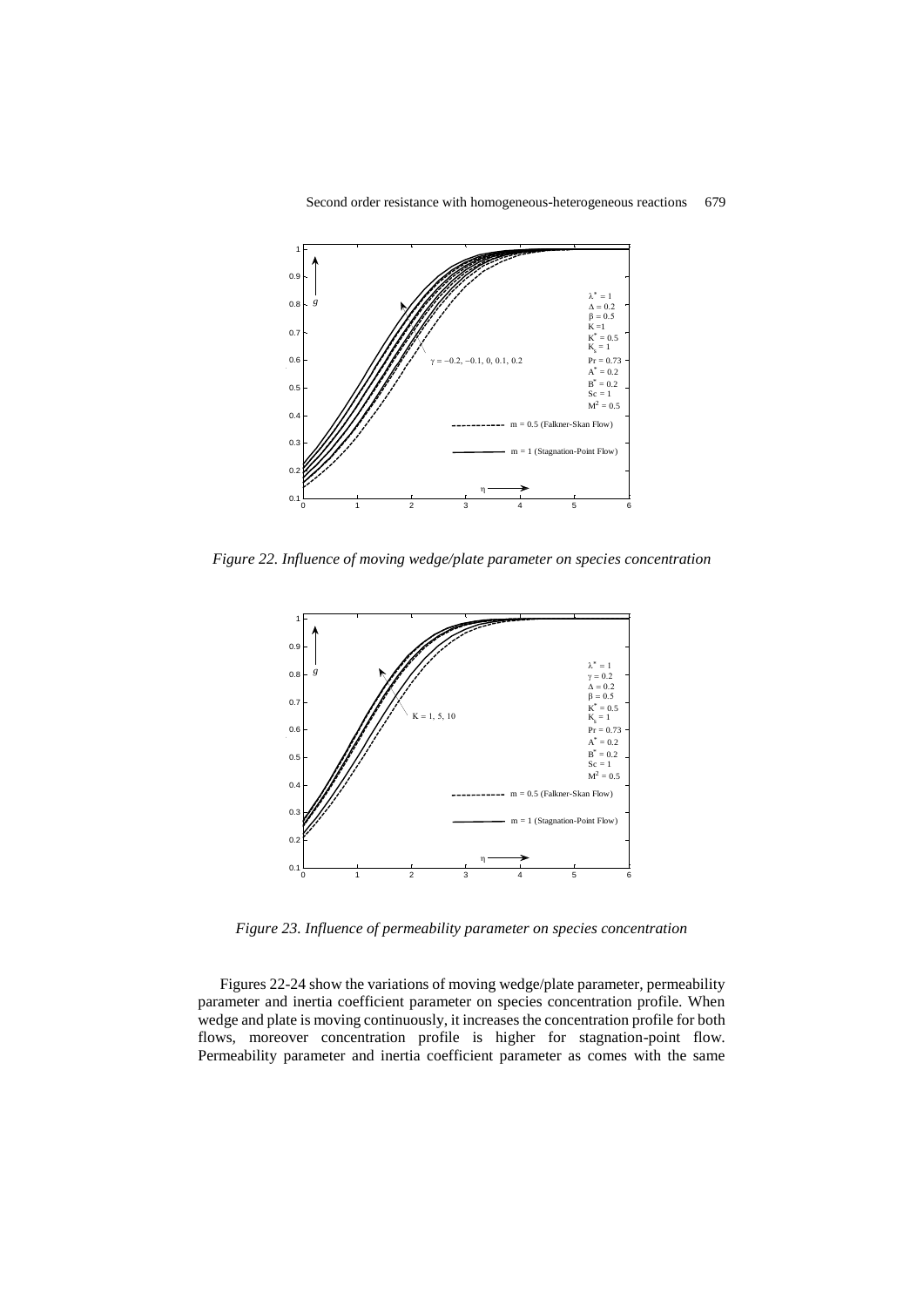effects. Hence, concentration profile is increasing function of permeability parameter and inertia coefficient parameter.

Figures 25-26 show the effects of intensity of the homogeneous reaction and heterogeneous reaction in concentration profile. As estimated that both parameters are reducing the concentration profile, that is concentration boundary layer profile decreases with homogeneous and heterogeneous reaction parameter. The concentration profile is lower for Falkner-Skan flow. Figure 27 describes the Schmidt number effects on species concentration profile, it reveals that Schmidt number is responsible for increases the species concentration profile.



*Figure 24. Influence of inertia coefficient parameter on species concentration*



*Figure 25. Influence of homogeneous reaction strength on species concentration*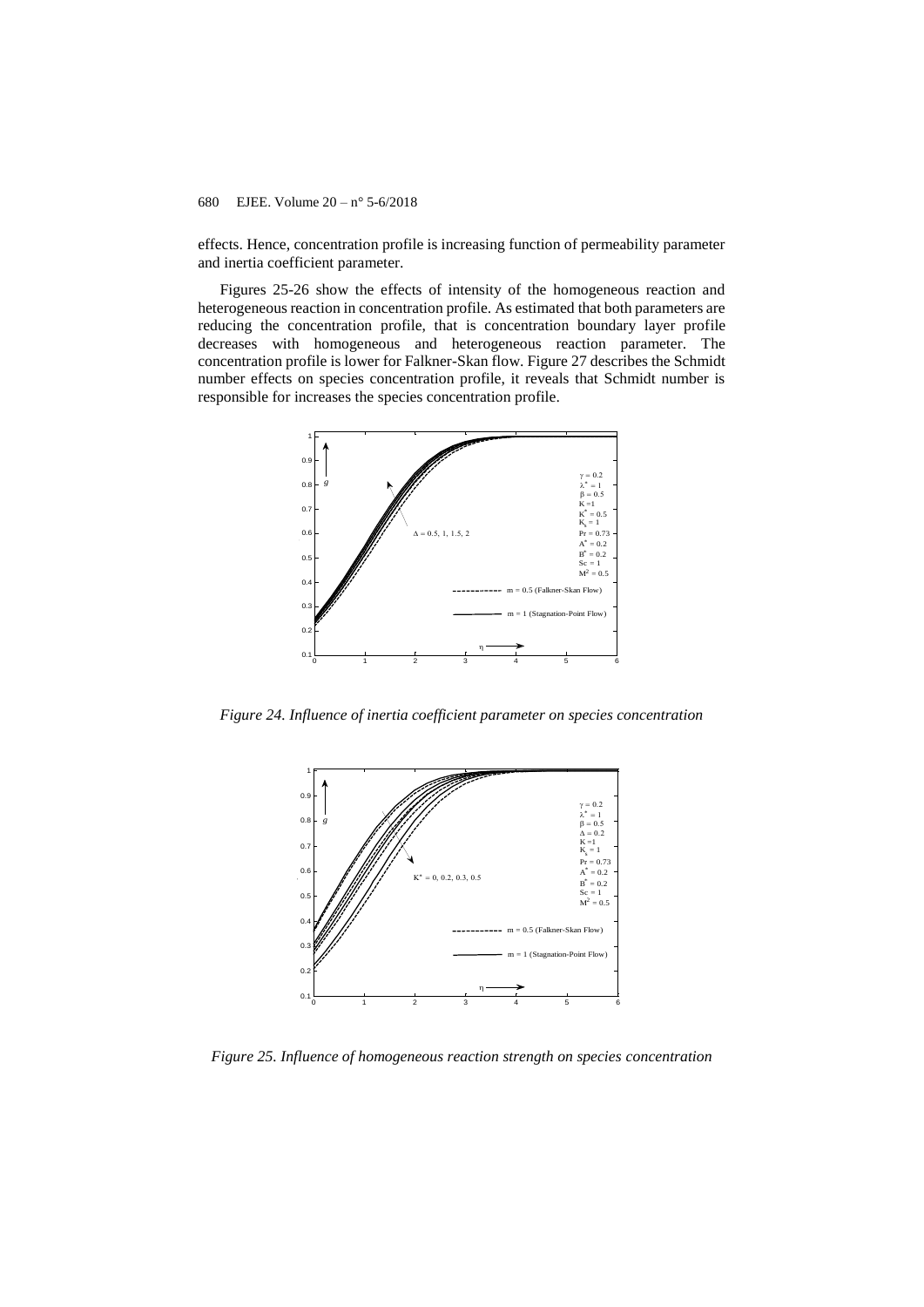

*Figure 26. Influence of heterogeneous reaction strength on species concentration*



*Figure 27. Influence of Schmidt number on species concentration*

Tables 2 and 3 show the variation of the skin friction coefficient and Nusselt number for different parameters. We calculated these values for both stagnation-point flow and Falkner-Skan flow. The comparison is made between stagnation-point flow and Falkner-Skan flow for skin friction coefficient and Nusselt number.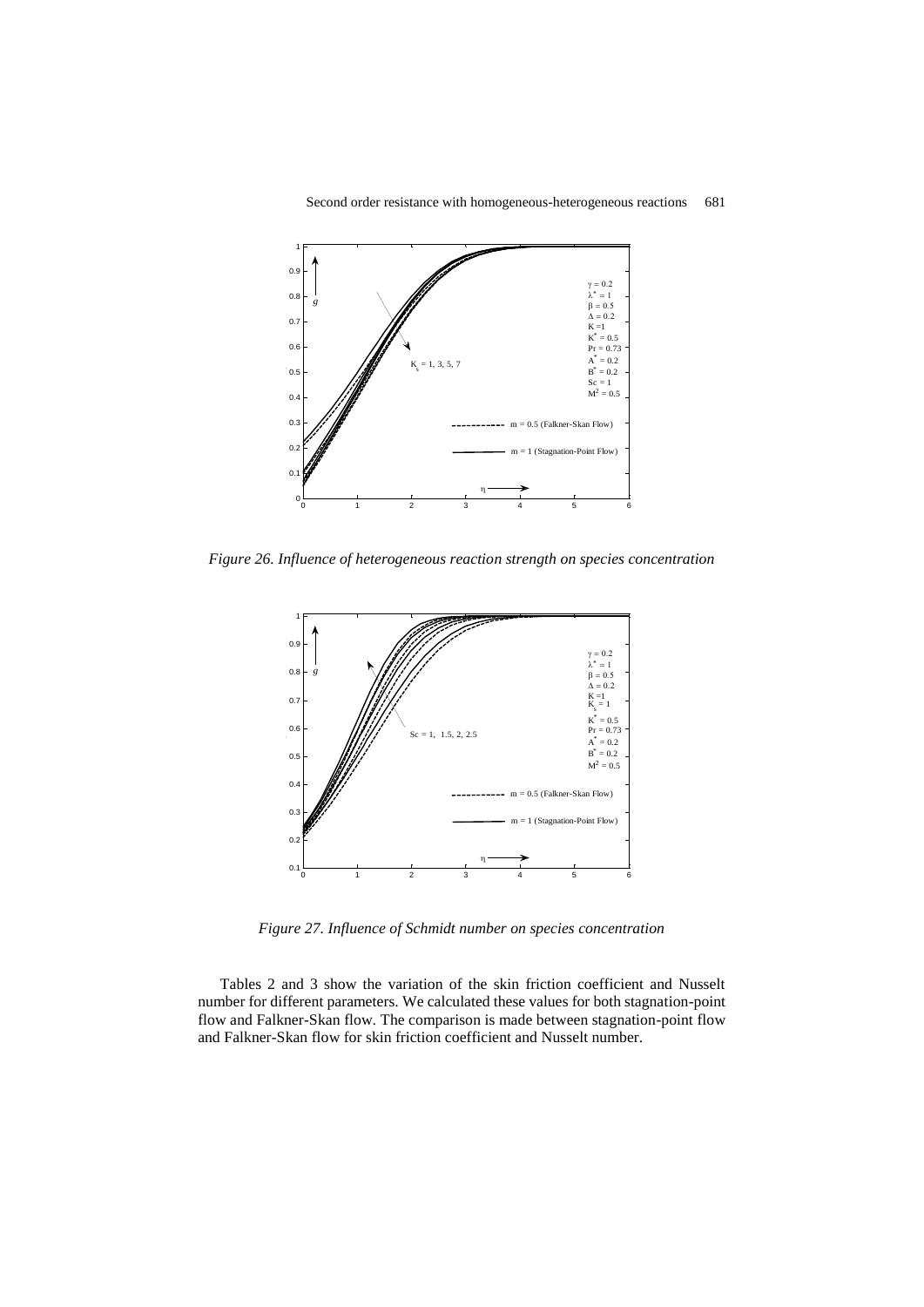| λ   | Rajagopal et al.<br>(1983) | Ishak et al.<br>(2009) | Jafar<br>(2013) | El-Dabe et al.<br>(2009) | Present<br>study |
|-----|----------------------------|------------------------|-----------------|--------------------------|------------------|
| 0.0 |                            | 0.4696                 | 0.4696          | 0.4696007                | 0.469600085      |
| 0.1 | 0.587035                   | 0.5870                 | 0.5871          | 0.5870358                | 0.587035325      |
| 0.3 | 0.774755                   | 0.7748                 | 0.7748          | 0.7747554                | 0.774754891      |
| 0.5 | 0.927680                   | 0.9277                 | 0.9277          | 0.9276813                | 0.927679393      |
| 1.0 | 1.232585                   | 1.2326                 | 1.2326          | 1.2325901                | 1.232586607      |

*Table 1. Comparison of* ′′(0) *between existing results and present result*

*Table 2. Skin friction coefficient for various parameters when Pr=0.73*

|                |     |          |     |     |                | $\left(1+\frac{1}{\beta}\right)f''(0)$  | $\left(1+\frac{1}{\beta}\right)f''(0)$ |
|----------------|-----|----------|-----|-----|----------------|-----------------------------------------|----------------------------------------|
| M <sup>2</sup> | β   | $\gamma$ | K   | Δ   | $\lambda^*$    | <b>Stagnation-Point Flow</b><br>$(m=1)$ | Falkner-Skan Flow $(m =$<br>(0.5)      |
| 0.5            | 0.5 | 0.2      | 1   | 0.2 | 1              | 0.216846979                             | 0.182734153                            |
| 0.7            |     |          |     |     |                | 0.195144647                             | 0.155805855                            |
| 0.9            |     |          |     |     |                | 0.172216398                             | 0.127338086                            |
|                | 1   |          |     |     |                | 0.395175351                             | 0.333383799                            |
|                | 1.5 |          |     |     |                | 0.517596306                             | 0.436951324                            |
|                |     | 0.2      |     |     |                | 0.311447254                             | 0.270759332                            |
|                |     | 0.3      |     |     |                | 0.189456522                             | 0.157451669                            |
|                |     |          | 10  |     |                | 0.507178899                             | 0.494345054                            |
|                |     |          | 100 |     |                | 1.545461237                             | 1.541616465                            |
|                |     |          |     | 0.4 |                | 0.231734653                             | 0.200201758                            |
|                |     |          |     | 0.6 |                | 0.245783529                             | 0.216372194                            |
|                |     |          |     |     | 1.5            | 0.215108456                             | 0.181711443                            |
|                |     |          |     |     | $\overline{c}$ | 0.213892326                             | 0.180990580                            |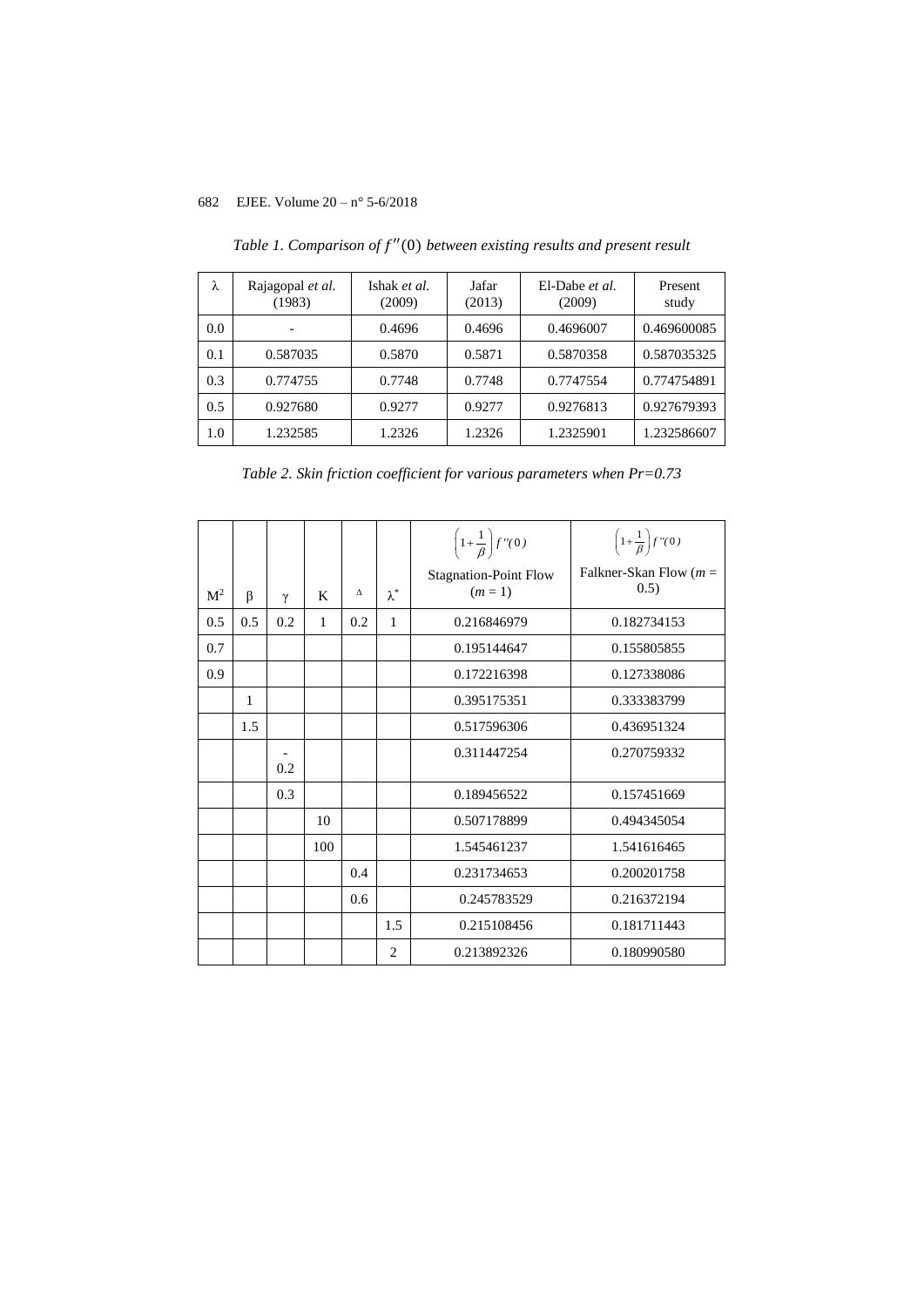#### **4. Conclusions**

|                |              |     |     |     |                |             | $-\theta(0)$                            | $-\theta(0)$                     |
|----------------|--------------|-----|-----|-----|----------------|-------------|-----------------------------------------|----------------------------------|
| M <sup>2</sup> | β            | γ   | K   | Δ   | $\lambda^*$    | $A^* = B^*$ | <b>Stagnation-Point</b><br>Flow $(m=1)$ | Falkner-Skan Flow<br>$(m = 0.5)$ |
| 0.5            | 0.5          | 0.2 | 1   | 0.2 | 1              | 0.2         | 0.385893105                             | 0.380462958                      |
| 0.7            |              |     |     |     |                |             | 0.386158762                             | 0.388098070                      |
| 0.9            |              |     |     |     |                |             | 0.386859598                             | 0.397685690                      |
|                | $\mathbf{1}$ |     |     |     |                |             | 0.386462671                             | 0.376883541                      |
|                | 1.5          |     |     |     |                |             | 0.386888817                             | 0.375506758                      |
|                |              | 0.2 |     |     |                |             | 0.376067020                             | 0.397721569                      |
|                |              | 0.3 |     |     |                |             | 0.388988339                             | 0.377356696                      |
|                |              |     | 10  |     |                |             | 0.391265785                             | 0.361083721                      |
|                |              |     | 100 |     |                |             | 0.403180770                             | 0.354619607                      |
|                |              |     |     | 0.4 |                |             | 0.386032465                             | 0.377829572                      |
|                |              |     |     | 0.6 |                |             | 0.386208647                             | 0.375693322                      |
|                |              |     |     |     | 1.5            |             | 0.386157653                             | 0.380994161                      |
|                |              |     |     |     | $\overline{2}$ |             | 0.386430090                             | 0.381459589                      |
|                |              |     |     |     |                | 0.4         | 0.362368213                             | 0.398444090                      |
|                |              |     |     |     |                | 0.6         | 0.379828298                             | 0.455817741                      |

*Table 3. Nusselt for various parameters when Pr = 0.73*

We have considered a steady, laminar, two-dimensional boundary layer Casson fluid flow of a hydromagnetic coupled heat transfer on a moving plate and a moving wedge with variable induced magnetic field porous medium, second order resistance, non-uniform heat source and homogeneous-heterogeneous reactions. Some essential results are as follows:

(i) Velocity profile and induced magnetic profile decreases with magnetic field parameter and reciprocal magnetic Prandtl number, while increasing with Casson fluid parameter moving wedge/plate parameter, permeability parameter and inertia coefficient parameter. In all results, trends of stagnation-point flow is higher than Falkner-Skan flow.

(ii) Temperature profile reduces for the Casson fluid parameter, moving wedge/plate parameter, permeability parameter and inertia coefficient parameter, moreover temperature profile shows enhancement for magnetic field parameter and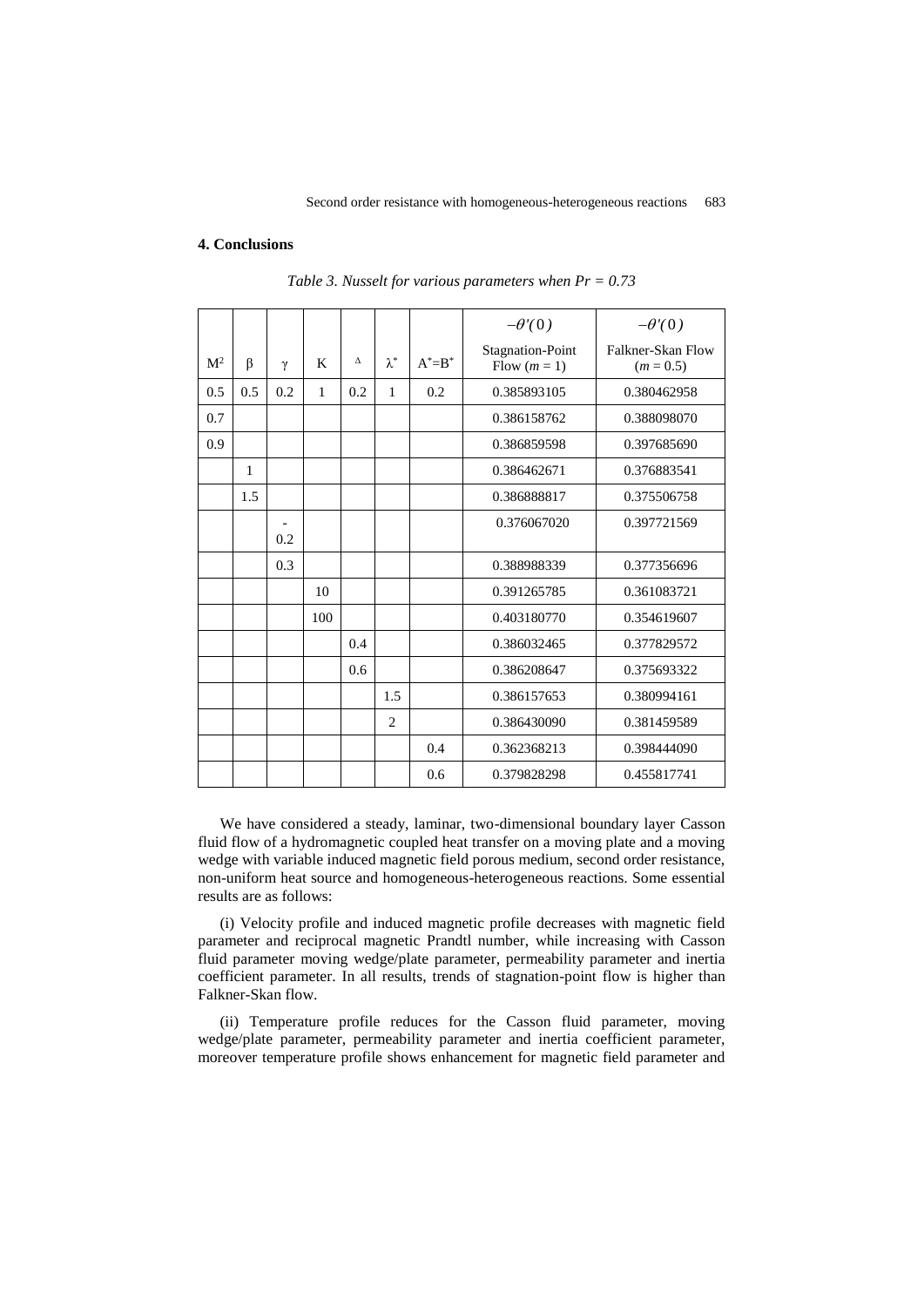heat source parameter. It is noticed that the temperature profile is higher for stagnation-point flow when we compare it with Falkner-Skan flow.

(iii) Species concentration profile shrinks with magnetic field parameter, homogeneous reaction strength parameter and heterogeneous reaction strength parameter, furthermore concentration profile is the increasing function of Casson fluid parameter, permeability parameter, inertia coefficient parameter and Schmidt number. It is observed that Falkner-Skan flow is lower than stagnation-point flow.

#### **References**

- Abbas Z., Sheikh M., Pop I. (2015). Stagnation-point flow of a hydromagnetic viscous fluid over stretching/shrinking sheet with generalized slip condition in the presence of homogeneous heterogeneous reactions. *J Taiwan Inst Chem Engrs*, Vol. 55, pp. 69-75. https://doi.org/10.1016/j.jtice.2015.04.001
- Ali F. M., Nazar R., Arifin N. M., Pop I. (2011). MHD mixed convection boundary layer flow toward a stagnation point on a vertical surface with induced magnetic field was studied. *J. Heat Transf.,* Vol. 133, pp. 1-6. https://doi.org/10.1115/1.4002602
- Ali K., Ashraf M., Ahmad S., Batool K. (2012). Viscous dissipation and radiation effects in MHD stagnation point flow towards a stretching sheet with induced magnetic field. *World Appl. Sci. J.,* Vol. 16, pp. 1638-1648.
- Animasaum I. L., Raju C. S. K., Sandeep N. (2016). Unequal diffusivities case of homogeneous-heterogeneous reactions within viscoelastic fluid flow in the presence of induced magnetic field and nonlinear thermal radiation. *Alexandria Eng. J*., Vol. 55, pp. 1595-1606. https://doi.org/10.1016/j.aej.2016.01.018
- Bayat R., Rahimi A. B. (2017). Numerical solution of three-dimensional N-S equations and energy in the case of unsteady stagnation-point flow on a rotating vertical cylinder. *Int. J. Therm. Sci.*, Vol. 118, pp. 386-396. https://.doi.org/10.1016/j.ijthermalsci.2017.05.007
- Casson N. (1959). Rheology of dispersed system. In: Mill CC. editor. *Oxford: Pergamon Press*.
- Chaudhary M. A., Merkin J. H. (1995). A simple isothermal model for homogeneousheterogeneous reactions in boundary-layer flow I. Equal diffusivities. *Fluid Dyn Res.,* Vol. 16, pp. 311-333.
- Chauhan D. S., Agrawal R. (2011). MHD flow and heat transfer in a channel bounded by a shrinking sheet and a plate with a porous substrate. *J. Eng. Phys. Thermophysics*, Vol. 84, No. 5, pp. 1034-1046. https://doi.org/10.1007/s10891-011-0564-y
- Chauhan D. S., Rastogi P. (2011). Heat transfer and entropy generation in MHD flow through a porous medium past a stretching sheet. *Int. J. Energy & Tech.,* Vol. 3, No. 15, pp. 1-13.
- Chiam T. C. (1994). Stagnation-point flow towards a stretching plate. *J Phys. Soc. Jpn.,* Vol. 63, pp. 2443-2444. https://doi.org/10.1143/JPSJ.63.2443
- El-Dabe N. T., Ghaly A. Y., Rizkallah R. R., Ewis K. M., Al-Bareda A. S. (2015). Numerical solution of MHD boundary layer flow of non-Newtonian Casson fluid on a moving wedge with heat and mass transfer and induced magnetic field. *J. Appl. Math. & Phys.,* Vol. 3, pp. 649-663. https://doi.org/10.4236/jamp.2015.36078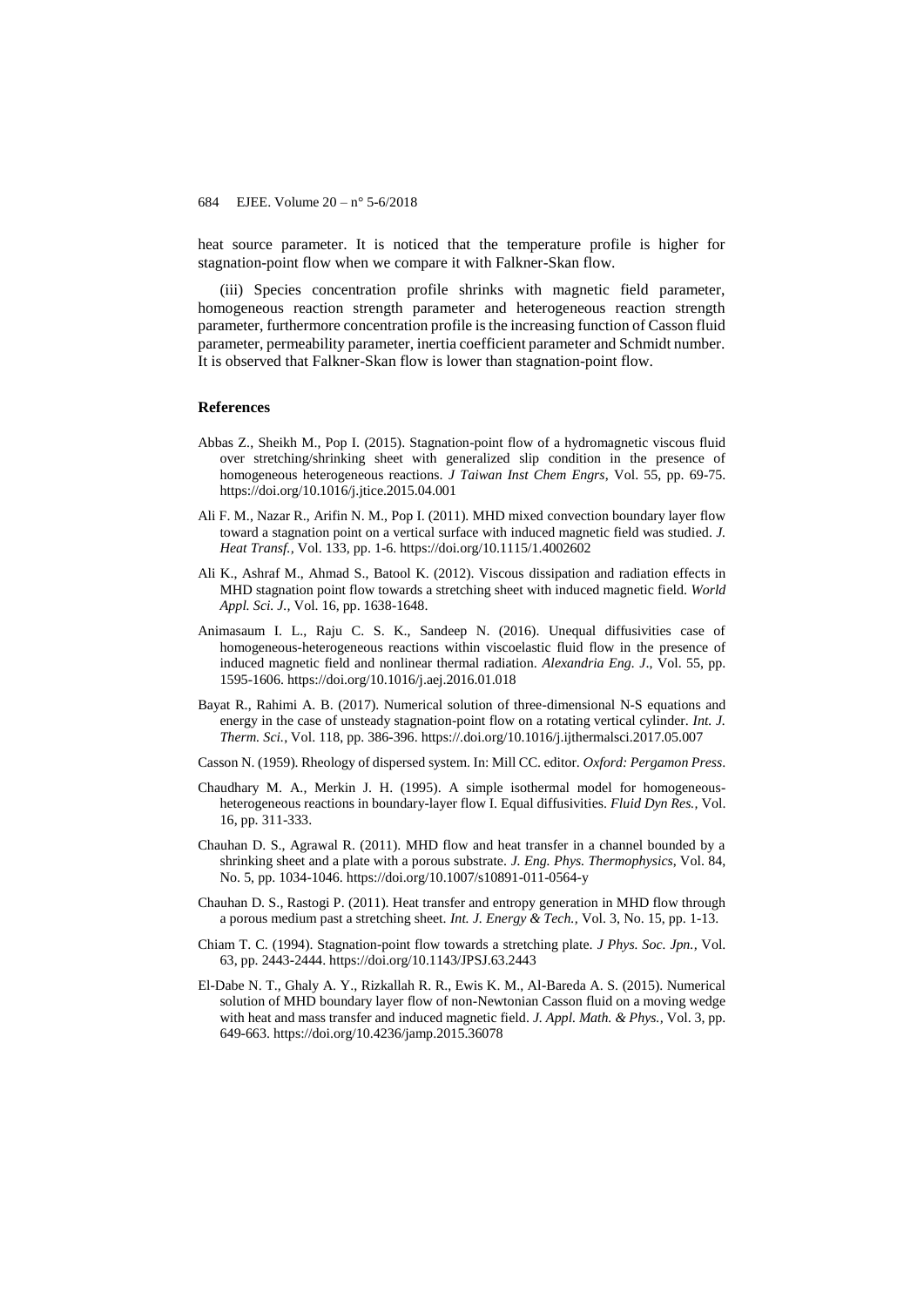- Falkner V. M., Skan S. W. (1931). Some approximate solutions of the boundary layer equations. *Philos. Mag.,* Vol. 12, pp. 865-896. https://doi.org/10.1080/14786443109461870
- Ganapathirao M., Ravindran R., Momoniat E. (2016) Effects of chemical reaction, heat and mass transfer on an unsteady mixed convection boundary layer flow over a wedge with heat generation/absorption in the presence of suction or injection. *Int. J. Heat Mass Transf.,* Vol. 51, pp. 289-300. https://doi.org/10.1007/s00231-014-1414-1
- Gireesha B. J., Mahanthesh B., Shivakumara I. S., Eshwarappa K. M. (2016). Melting heat transfer in boundary layer stagnation-point flow of nanofluid toward a stretching sheet with induced magnetic field. *Eng. Sci. & Tech.,* Vol. 19, pp. 313-321. https://doi.org/10.1016/j.jestch.2015.07.012
- Ishak A., Jafar K., Nazar R., Pop I. (2009). MHD stagnation point flow towards a stretching sheet. *Physica A*., Vol. 388, pp. 3377-3838. https://doi.org/10.1016/j.physa.2009.05.026
- Ishak A., Nazar R., Pop I. (2009). MHD Boundary Layer Flow past a Moving Wedge. *Magnetohydrodynamics*, Vol. 45, pp. 3-10.
- Jafar K., Nazar R., Ishak A., Pop I. (2013). MHD Boundary Layer Flow Due to a Moving Wedge in a Parallel Stream with the Induced Magnetic Field. *Boundary Value Problems.,* Vol. 2013, pp.1-14. https://doi.org/10.1186/1687-2770-2013-20
- Jain S., Bohra S. (2016). Radiation Effects in Flow through Porous Medium over a Rotating Disk with Variable Fluid Properties. *Adv. Math. Phys.,* Vol. 2016, pp. 1-12. https://doi.org/10.1155/2016/9671513
- Jain S., Choudhary R. (2015). Effects of MHD on boundary layer flow in porous medium due to exponentially shrinking sheet with slip. *Procedia Engineering*, Vol. 127, pp. 1203-1210. https://.doi.org/10.1016/j.proeng.2015.11.464
- Kasmani R. M., Sivasankaran S., Bhuvaneswari M., Siri Z. (2016). Effects of chemical reaction on convective heat transfer of boundary layer flow in nanofluid over a wedge with heat generation/absorption and suction. *J. appl. Fluid Mechanics*, Vol. 9, No. 1, pp. 379-388. https://doi.org/10.18869/acadpub.jafm.68.224.24151
- Khan M. I., Hayat T., Khan M. I., Alsaedi A. (2017). A modified homogeneous-heterogeneous reaction for MHD stagnation flow with viscous dissipation and Joule heating. *Int. J. Heat Mass Transf.,* Vol. 113, pp. 310-317. https://.doi.org/10.1016/j.ijheatmasstransfer.2017.05.082
- Khan M., Azam M., Alshomrani A. S. (2017). Effects of melting and heat generation/absorption on unsteady Falkner-Skan flow of Carreau nanofluid over a wedge. *Int. J. Heat Mass Transf*., Vol. 110, pp. 437-446. https://doi.org/10.1016/j.ijheatmasstransfer.2017.03.037
- Lin H. T., Lin L. K. (1987). Similarity solutions for laminar forced convection heat transfer from wedges to fluids of any Prandtl number. *J. Heat Mass Transf.,* Vol. 30, pp. 1111-1118. https://doi.org/10.1016/0017-9310(87)90041-X
- Merkin J. H. (1996). A model for isothermal homogeneous–heterogeneous reactions in boundary-layer flow. *Math Comput Model,* Vol. 24, pp. 125-136. https://doi.org/10.1016/0895-7177(96)00145-8
- Mukhopadhyay S., Ranjan D. P., Bhattacharyya K., Layek G. C. (2013). Casson fluid flow over an unsteady stretching surface. *Ain Shams Eng. J.,* Vol. 4, pp. 933-938. https://doi.org/10.1016/j.asej.2013.04.004